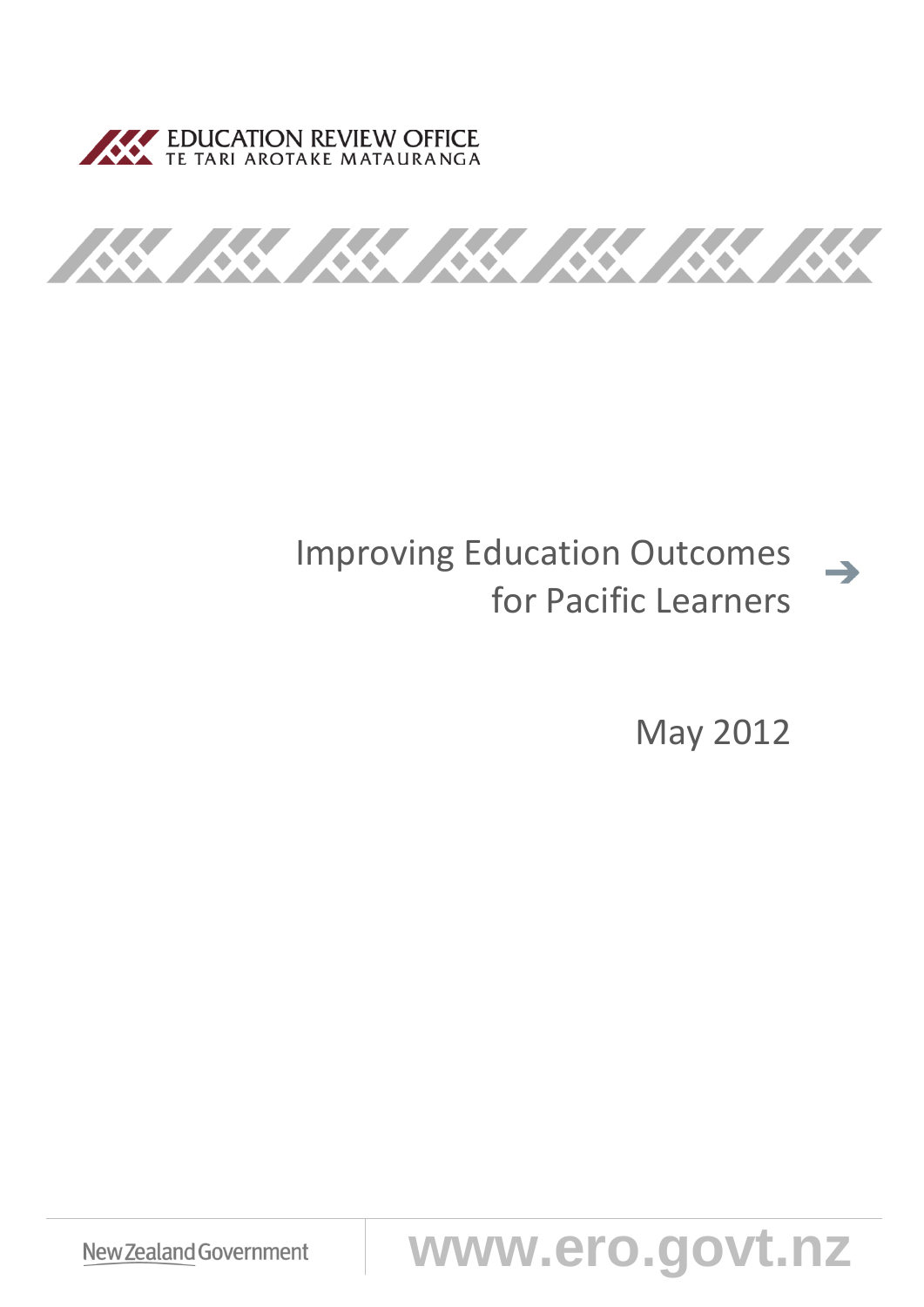# **Foreword**

The Education Review Office (ERO) is an independent government department that reviews the performance of New Zealand's schools and early childhood services, and reports publicly on what it finds.

The whakataukī of ERO demonstrates the importance we place on the educational achievement of our children and young people:

> Ko te Tamaiti te Pūtake o te Kaupapa The Child – the Heart of the Matter

In our daily work we have the privilege of going into early childhood services and schools, giving us a current picture of what is happening throughout the country. We collate and analyse this information so that it can be used to benefit the education sector and, therefore, the children in our education system. ERO's reports contribute sound information for work undertaken to support the Government's policies.

This is ERO's third national evaluation report looking at how primary and secondary schools engage with Pacific learners and work to lift their achievement. Unfortunately the results are in line with earlier reports, again showing that schools need to make significant improvements in the ways they respond to Pacific students. There are widely recognised disparities in the education outcomes for these students, but little evidence of substantial changes in the way schools address these differences. We are sure this report will provide some guidance for school leaders.

Successful delivery in education relies on many people and organisations across the community working together for the benefit of children and young people. We trust the information in ERO's evaluations will help them in their work.

Hoop

Dr Graham Stoop Chief Review Officer Education Review Office

March 2012

i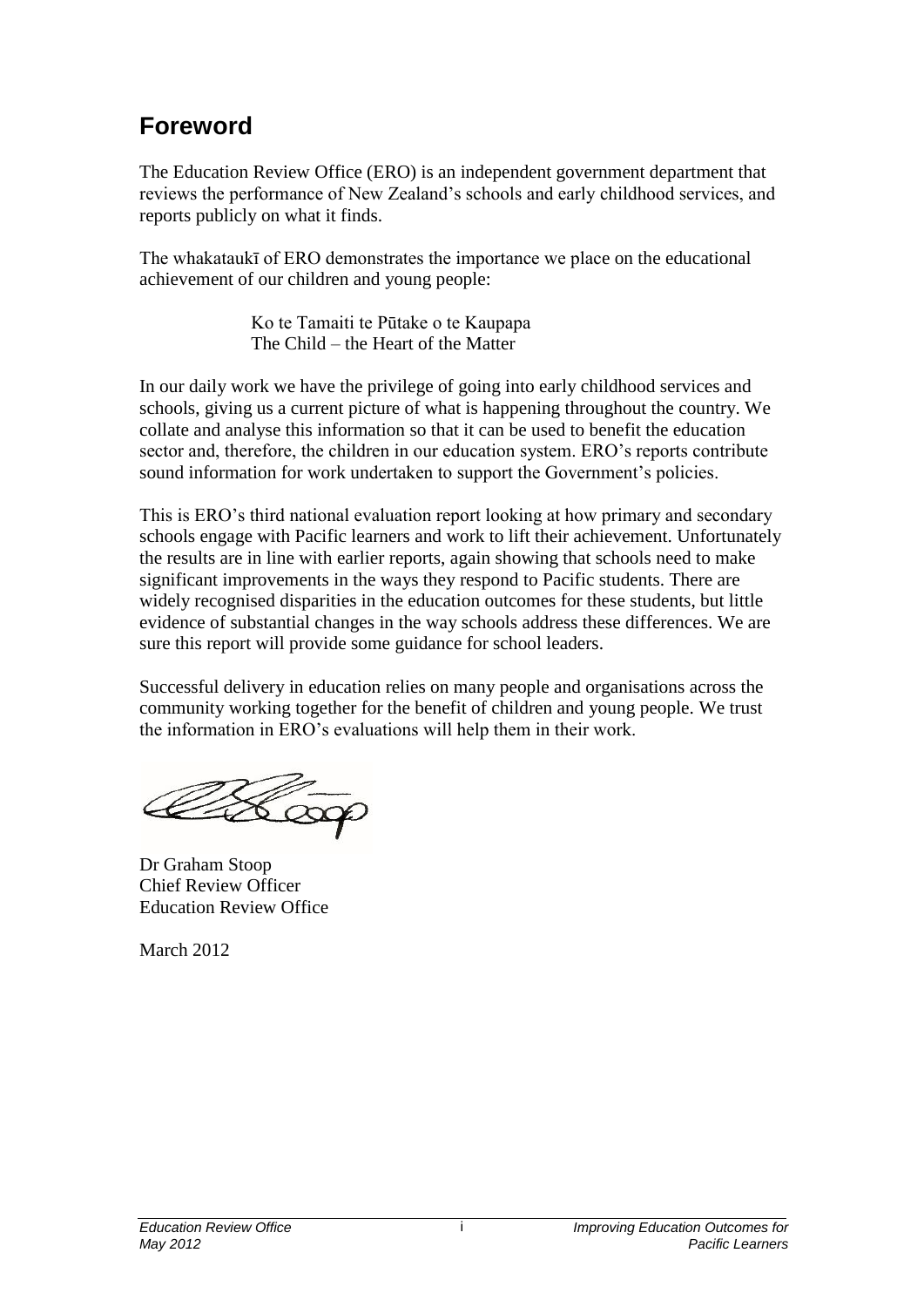### **Contents**

| Awareness and use of the Pasifika Education Plan (PEP)  10         |  |
|--------------------------------------------------------------------|--|
|                                                                    |  |
| Boards' knowledge of Pacific student achievement 14                |  |
|                                                                    |  |
|                                                                    |  |
|                                                                    |  |
|                                                                    |  |
| Appendix 2: Statistics of schools in the sample for this report 19 |  |

ii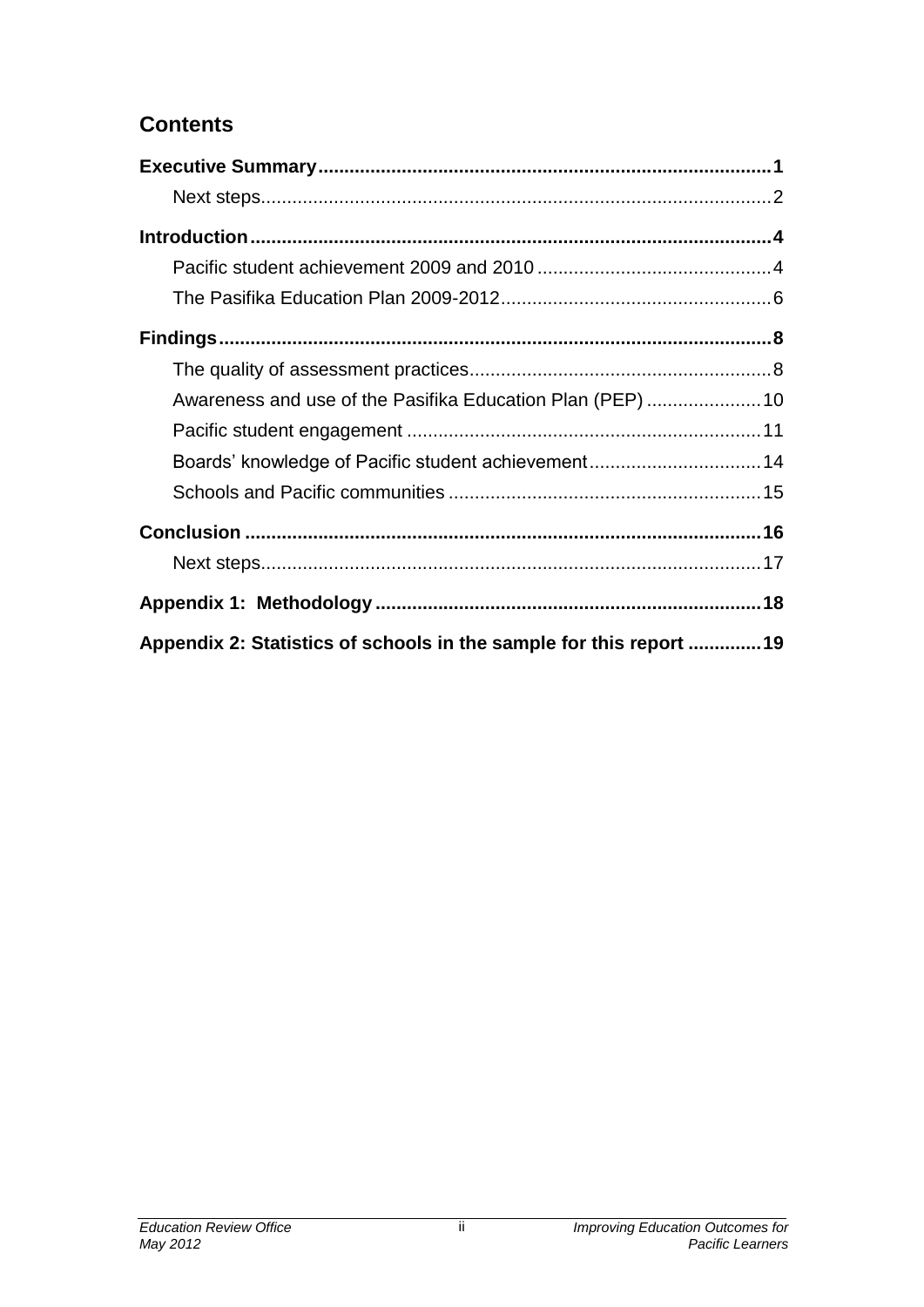# <span id="page-3-0"></span>**Executive Summary**

The vision in the New Zealand Government's *Pasifika Education Plan 2009 – 2012* is that *"the education system must work for Pasifika so they gain the knowledge and skills necessary to do well for themselves, their communities, Aotearoa New Zealand, the Pacific region and the world."* 1

As part of a young, diverse and growing population, Pacific students' progress, engagement and achievement at school, and the conditions that promote their success, are matters of national economic and social importance.

Results from national and international assessments show that the learners most at risk of not achieving in New Zealand schools are Pacific students. Since 2009 the Government has called for a much more active and urgent focus on lifting school performance. Schools have been urged to tailor their programmes to meet the varying needs of the different Pasifika groups, their different identities, languages and cultures, and to recognise the cultural assets these students bring to their learning.

This is ERO's third national evaluation report focusing on how schools engage with Pacific learners and act to improve their achievement outcomes. The report is based on information gathered from 302 schools from a range of deciles, roll sizes and locations across the country. It considers:

- schools' achievement and assessment practices for Pacific students
- schools' awareness and use of the *Pasifika Education Plan* (PEP)
- school initiatives to promote Pacific student engagement in learning
- boards of trustees' knowledge about Pacific students
- schools' work with parents and families.

The findings of this 2012 evaluation are disappointingly consistent with those found by ERO in its 2009 and 2010 national evaluation reports. Although ERO found positive practices in some schools, there were no significant system-wide changes evident in the way schools were responding to Pacific students, despite the widely recognised disparities in education outcomes for these students.

ERO found that school leaders and teachers in most schools in this study were not recognising and actively responding to this achievement disparity. Most of the schools studied did not carefully analyse Pacific learners' assessment results to determine actions they could take to accelerate their progress. Only about a quarter of secondary schools specifically looked into how Pacific students achieved in mathematics and reading, with less than 20 percent investigating Pacific students' writing achievement and progress.

 $<sup>1</sup>$  Available at</sup>

[http://www.minedu.govt.nz/NZEducation/EducationPolicies/PasifikaEducation/PasifikaEducationPlan.](http://www.minedu.govt.nz/NZEducation/EducationPolicies/PasifikaEducation/PasifikaEducationPlan.aspx) [aspx](http://www.minedu.govt.nz/NZEducation/EducationPolicies/PasifikaEducation/PasifikaEducationPlan.aspx)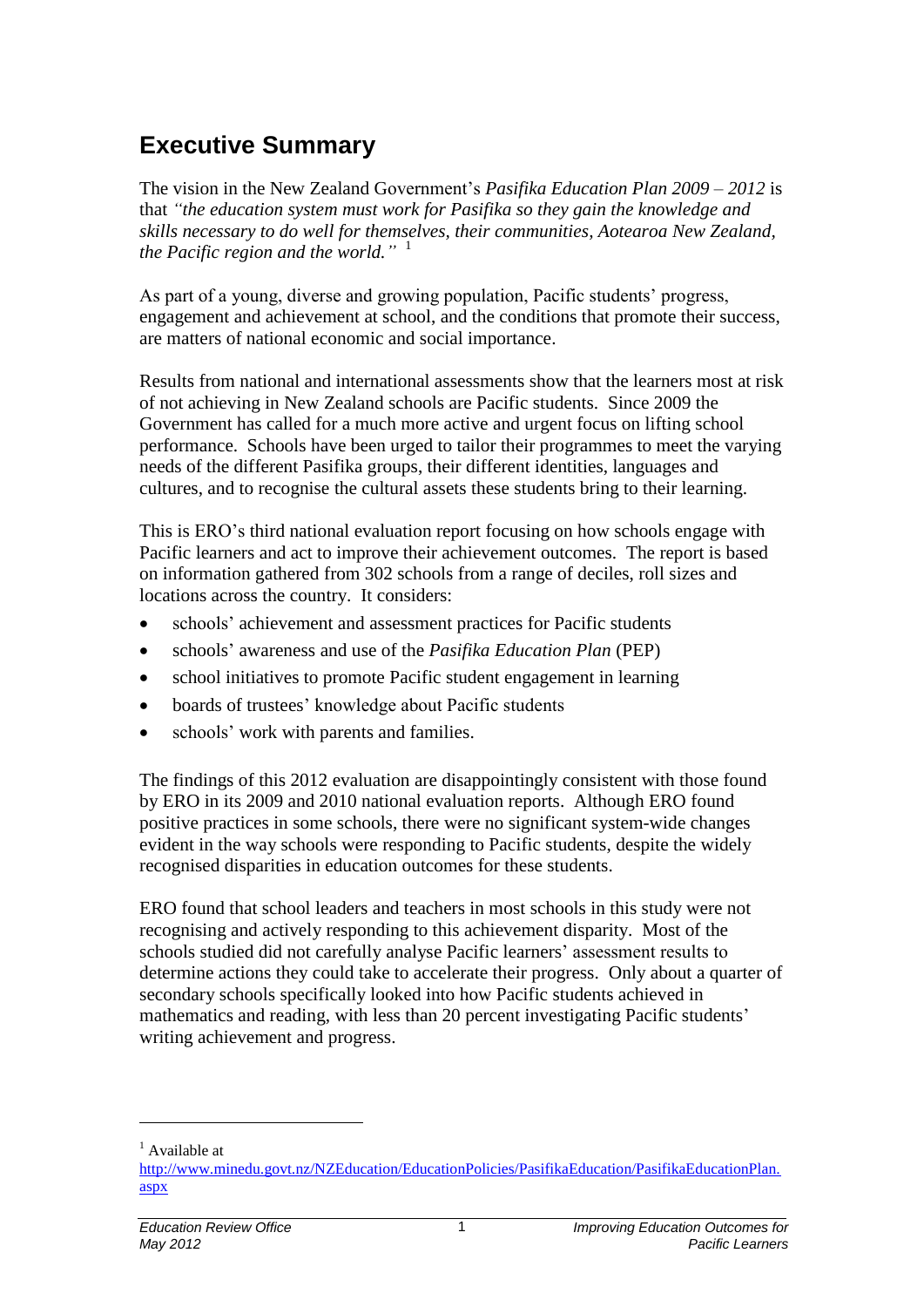Approximately half of the primary schools collected high quality information on Pacific student achievement in mathematics and reading. Only a third of primary schools also collated data on Pacific students' writing.

Pacific learners are far from homogeneous. However, as yet, there is little evidence of primary and secondary schools responding to the diversity, identity, language and cultures of Pacific learners, as envisaged in the *Pasifika Education Plan*. While some Pacific students may be born in New Zealand, others may be new arrivals. Hence, although a useful first step, it is not enough for schools to analyse and respond to achievement information of a notional Pacific 'cohort'. Schools must also promote the learning of individual Pacific students, based on evidence they have collected and analysed about these learners' cultural assets, interests, achievement and next steps for learning.

As schools develop their curriculum they should take into account the cultures, interests and potential of all their students, including those from Pacific cultures. Most primary and secondary schools in this evaluation had not drawn upon contexts and themes that were relevant to Pacific learners. Indeed, while references to Pacific students might appear in the overarching statements of a school's curriculum, classroom planning and practice frequently missed opportunities to reflect the culture, knowledge and understanding of these learners. When a school's curriculum fails to connect learners with their wider lives it can limit their opportunities to respond to a particular context or to engage with and understand the material they are expected to learn.

Similarly, schools demonstrated variable levels of engagement with Pacific families. Many schools used the same approaches to engaging with Pacific parents as they used with other parents. ERO found some examples of schools that had taken a more innovative approach, for example involving the use of community leaders and translators to communicate with parents, and to ensure the school was culturally effective in its engagement practices.

This evaluation indicates that a greater commitment is required from boards of trustees and school leaders to recognise the potential of, and any achievement disparities for, their Pacific students. To improve national education outcomes, schools must closely monitor their own performance, and undertake improved planning, curriculum implementation and reporting to better respond to the diverse learning needs and aspirations of all learners.

#### <span id="page-4-0"></span>**Next steps**

The Government and Pacific communities require a significant improvement in the way schools respond to Pacific students. To make a collective impact nationally ERO recommends that school leaders:

- improve how they analyse and respond to information about Pacific students' presence, achievement and progress
- review the extent to which their school's curriculum responds to the various needs and interests of their Pacific students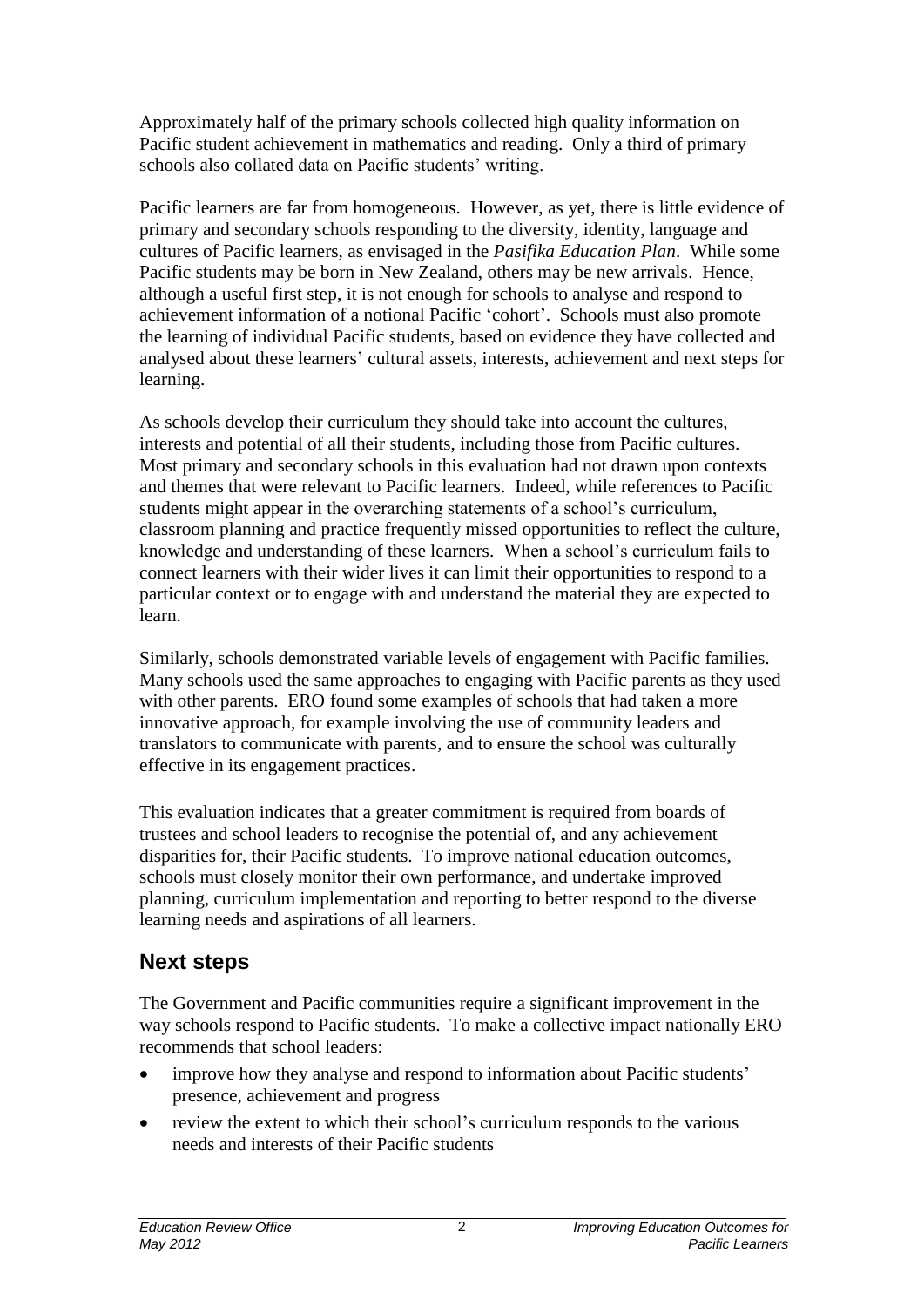- become familiar with the *Pasifika Education Plan* and use the goals to assist with determining school priorities for raising Pacific students' achievement
- build teachers' and boards' knowledge of Pacific students, and determine how best to use this knowledge in learning programmes that reflect Pacific students' voices and aspects of culture, language and identity relevant to their learning
- strengthen links with Pacific parents and communities to facilitate communication, and build mutual understanding about the best ways to support student learning.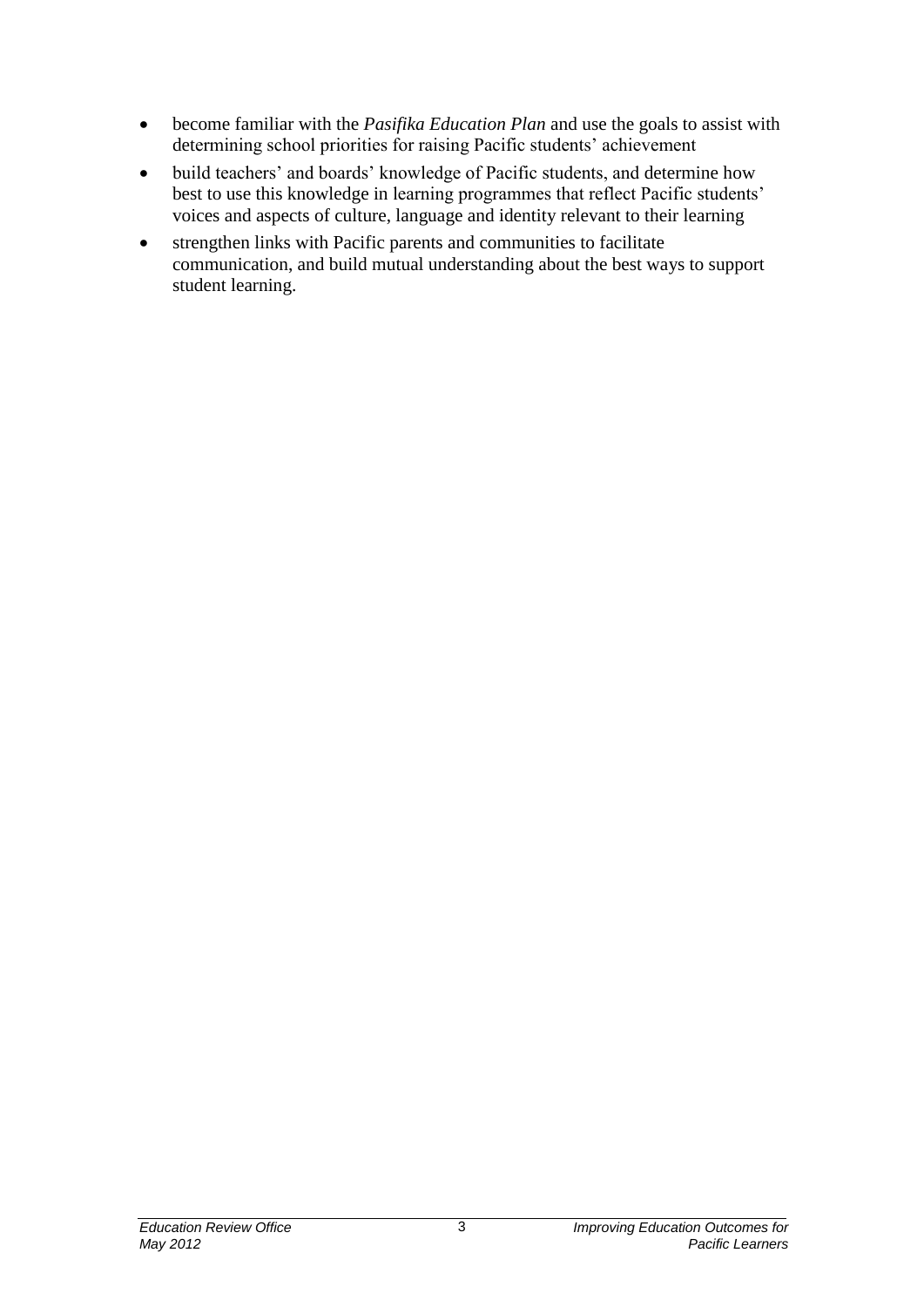# <span id="page-6-0"></span>**Introduction**

## <span id="page-6-1"></span>**Pacific student achievement 2009 and 2010**

All students have the right to a high quality education regardless of their cultural, linguistic or socio-economic backgrounds. Students with varying identities, language, backgrounds, abilities and talents need to be recognised and affirmed and have their learning needs addressed in an inclusive school environment. (ERO's *Evaluation Indicators for School Reviews 2011*: The diversity of students and their education).<sup>2</sup>

ERO is committed to building schools' capability to review and improve educational outcomes for all students. Results from international and national assessments, 3 indicate that students most at risk of not succeeding are Pacific. In particular, the 2010 NEMP report identifies worsening disparities for Years 4 and 8 Pacific learners in reading (English) and similarly across other curriculum areas. Consequently, ERO has prioritised evaluating schools' performance in improving and accelerating learning for Pacific students.

In 2009 and 2010 ERO published two national reports that evaluated the progress of schools in promoting the achievement, engagement and presence of Pacific students. These reports found that, although some schools were promoting success for Pacific students, not all schools were making a conscious effort to raise the achievement levels of these students. Therefore, overall progress across the education sector was minimal. While some positive trends in achievement were evident, the urgency to accelerate progress had not been a serious consideration for school leaders. Consequently, the state of Pacific student achievement in New Zealand remained a concern.

The 2009 report was a pilot evaluation of 32 schools in the Auckland area. The 2010 report evaluated the performance of 233 schools across the country. In these reports ERO wanted to know what initiatives schools had put in place since their previous review.

The 2010 evaluation found that schools were reducing the number of Pacific students involved in disciplinary actions. Schools were taking action earlier if problems arose and this resulted in more stand-downs but fewer suspensions and exclusions for Pacific students. Despite this positive result for keeping students at school when problems did occur, ERO found that 40 percent of schools either did not monitor, or could not demonstrate, any improvement in Pacific students' attendance.

A minority of schools had initiated programmes aimed explicitly at improving Pacific student engagement and learning outcomes. These included increasing teacher and/or trustees' knowledge of Pacific cultures, setting high achievement expectations, reinforcing effective teaching strategies, and extra provision for English and/or Pacific

<sup>&</sup>lt;sup>2</sup> Available a[t http://www.ero.govt.nz/Review-Process/Frameworks-and-Evaluation-Indicators-for-](http://www.ero.govt.nz/Review-Process/Frameworks-and-Evaluation-Indicators-for-ERO-Reviews/Evaluation-Indicators-for-School-Reviews)[ERO-Reviews/Evaluation-Indicators-for-School-Reviews](http://www.ero.govt.nz/Review-Process/Frameworks-and-Evaluation-Indicators-for-ERO-Reviews/Evaluation-Indicators-for-School-Reviews)

<sup>3</sup> Trends in International Mathematics and Science Study (TIMSS), Progress in International Reading Literacy Study **(**PIRLS**)** and National Education Monitoring Project (NEMP)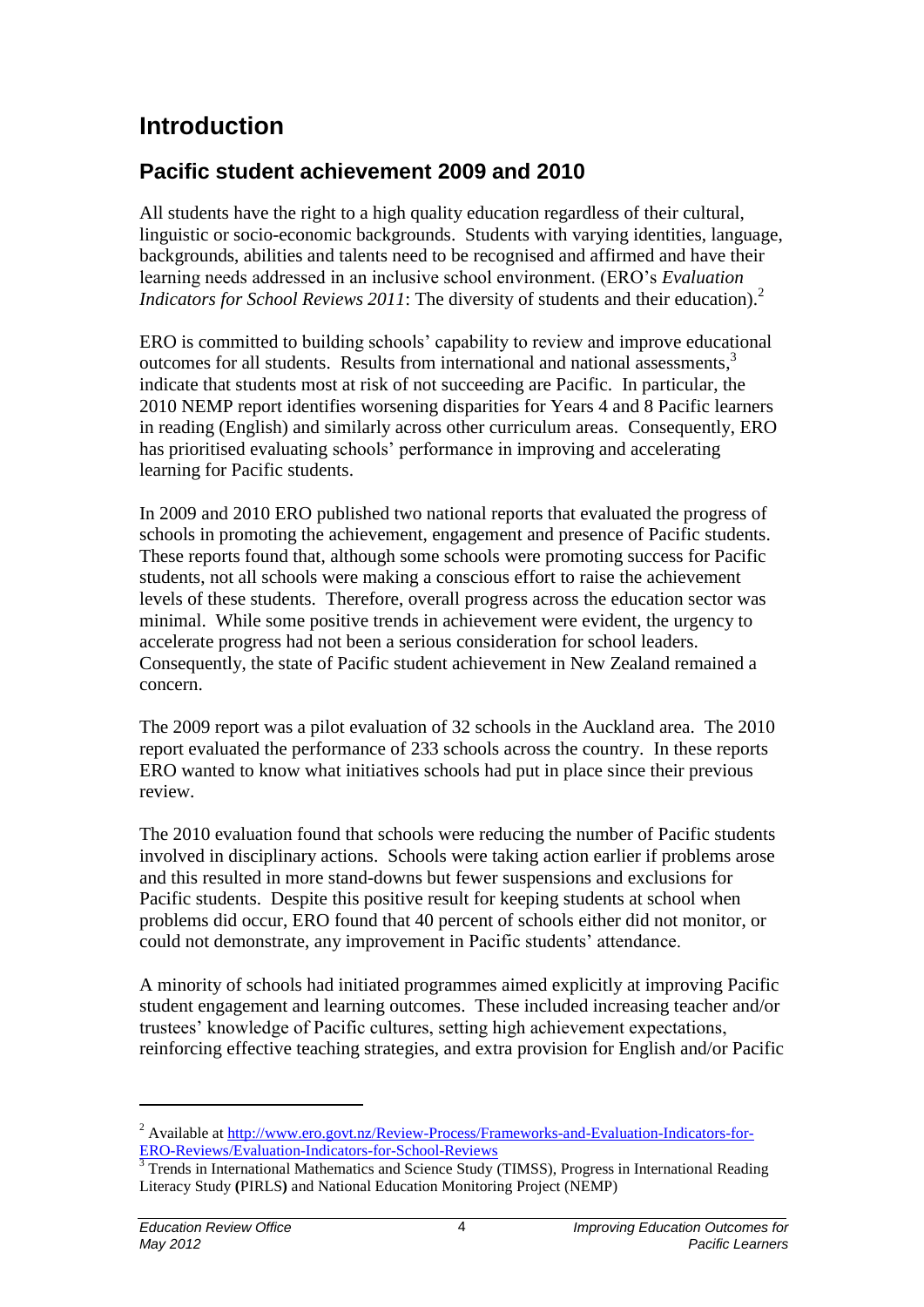languages programmes. Initiatives had been developed by schools to integrate elements of Pacific cultures and languages in school and classroom programmes.

Most schools did not know what impact their initiatives were having on Pacific students' achievement. For example, ERO found that more than half the schools did not know whether Pacific students had improved their literacy and numeracy. The challenges in monitoring Pacific student achievement included little use of data before and after an initiative, and the lack of analysis about individual students. Schools were also reluctant to identify underachievement as an issue for the board's attention when there were small numbers of Pacific students on the roll.

Schools that had succeeded in raising Pacific student achievement typically had close links with parents, families and communities. Some of these schools had a Pacific liaison person who assisted with engaging parents in students' learning and in the life of the school. Effective schools also had a variety of ways to create and maintain a climate that was inclusive and welcoming for Pacific students and their families.

The recommendations of the 2010 report were that school leaders:

- improve how they collect, analyse and use Pacific students' achievement information
- improve school processes to enable students to know about their progress and achievement and how to manage their learning
- build teachers' and boards' knowledge of the strengths and needs of Pacific students, and how to use this knowledge to benefit these students
- strengthen links with Pacific parents and communities to facilitate communication and build mutual understanding about the best ways to support their children's learning
- use the contextual flexibility inherent in *The New Zealand Curriculum*<sup>4</sup> to design and implement teaching and learning programmes that reflect Pacific students' voices and aspects of cultures and languages relevant to their learning.

ERO also recommended that the Ministry of Education:

- work with schools to increase school leaders' and teachers' understanding of the importance of partnership with Pacific communities
- consider ways to increase school leaders' knowledge of how to review and report Pacific students' achievement and progress, particularly when the numbers are small.

ERO's 2012 report is based on information gathered from 302 schools from a range of deciles, roll sizes and locations across the country. Despite findings that are disappointing overall, ERO also aims to highlight what some schools are doing well. The report discusses what steps need to be taken to improve how all schools can support Pacific students to reach their potential. To help schools identify and develop

<sup>4</sup> Ministry of Education, (2007). *The New Zealand Curriculum for English-medium teaching and learning in years 1-13.* Wellington: Learning Media Limited.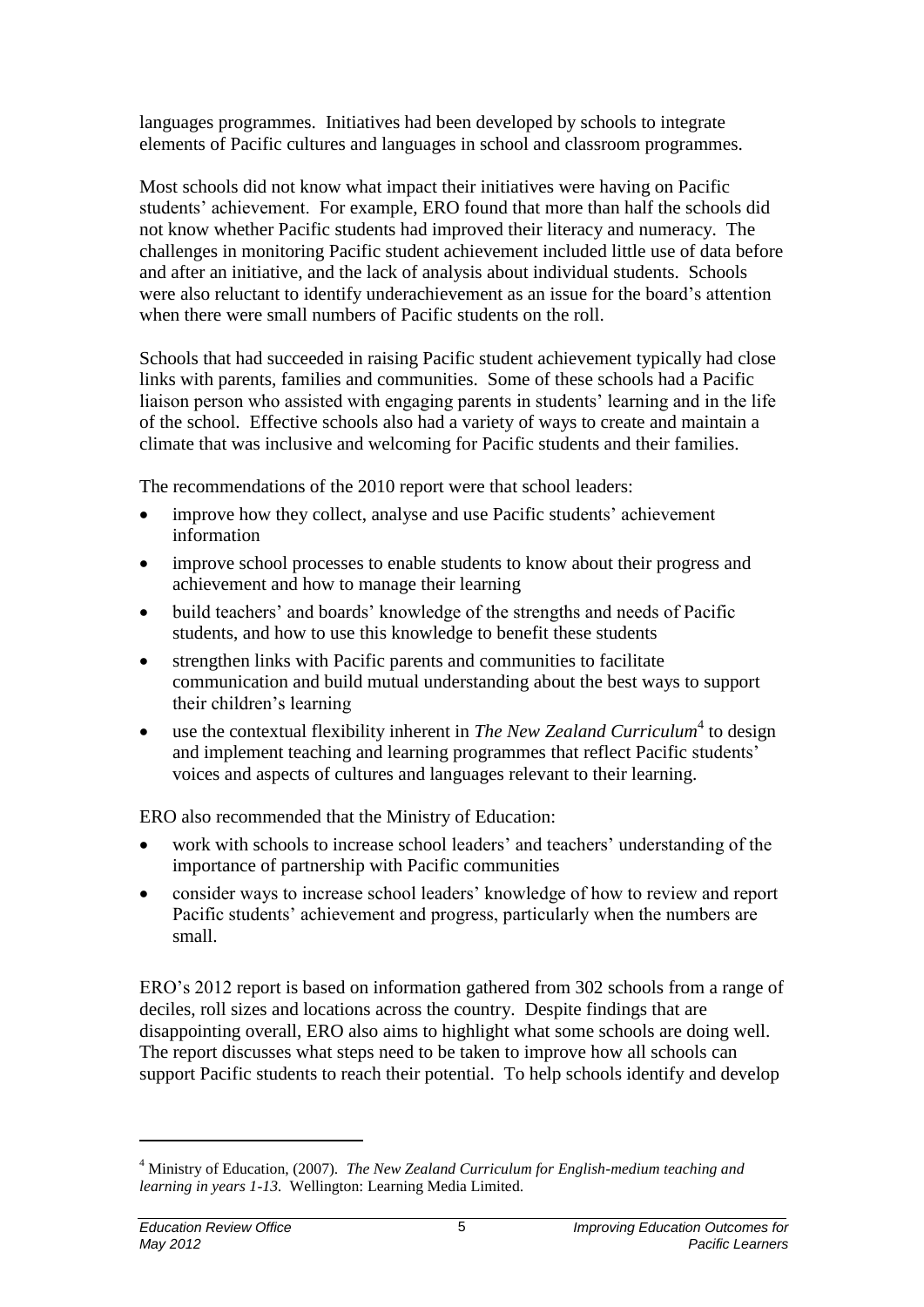effective practices, this report describes some of the good practices ERO identified as working well for Pacific students and the wider school community.

## <span id="page-8-0"></span>**The Pasifika Education Plan 2009-2012**

The *Pasifika Education Plan 2009-2012* (PEP) sets out the Government's objectives for Pacific students across the education system. The plan underlines the diversity of Pacific students and links their success to the way the education system responds to this diversity.

*Pasifika is a collective term used to refer to people of Pacific heritage or ancestry who have migrated or been born in Aotearoa New Zealand. Pasifika include recent migrants or first, second and subsequent generations of New Zealand born Pasifika men, women and children of single or mixed heritages. They identify themselves with their indigenous Pacific countries of origin because of family and cultural connections with Samoa, Cook Islands, Tonga, Niue, Tokelau, Fiji, Solomon Islands, Tuvalu and other Pacific countries. Pasifika people are not homogenous and Pasifika does not refer to a single ethnicity, nationality, gender, language or culture.*

and

*Success in education is about positively harnessing Pasifika diversity and multiple world views within an enabling education system that works for young people, their families and communities.*

The *Pasifika Education Plan*'s 2011 mid-term report noted that there had been good progress across many of the plan's goals. It also forecast that this progress would continue across most of its goals in 2012. The outcomes for compulsory education and the Ministry of Education's 2012 forecast outcomes for these are set out in the table below. Note that while the NCEA achievement of Pacific students is tracking upwards, there continues to be a gap between Pacific students and the overall average rates of achievement for New Zealand secondary students. The numbers of Pacific teachers and parent involvement on schools' boards are currently below the plan's targets.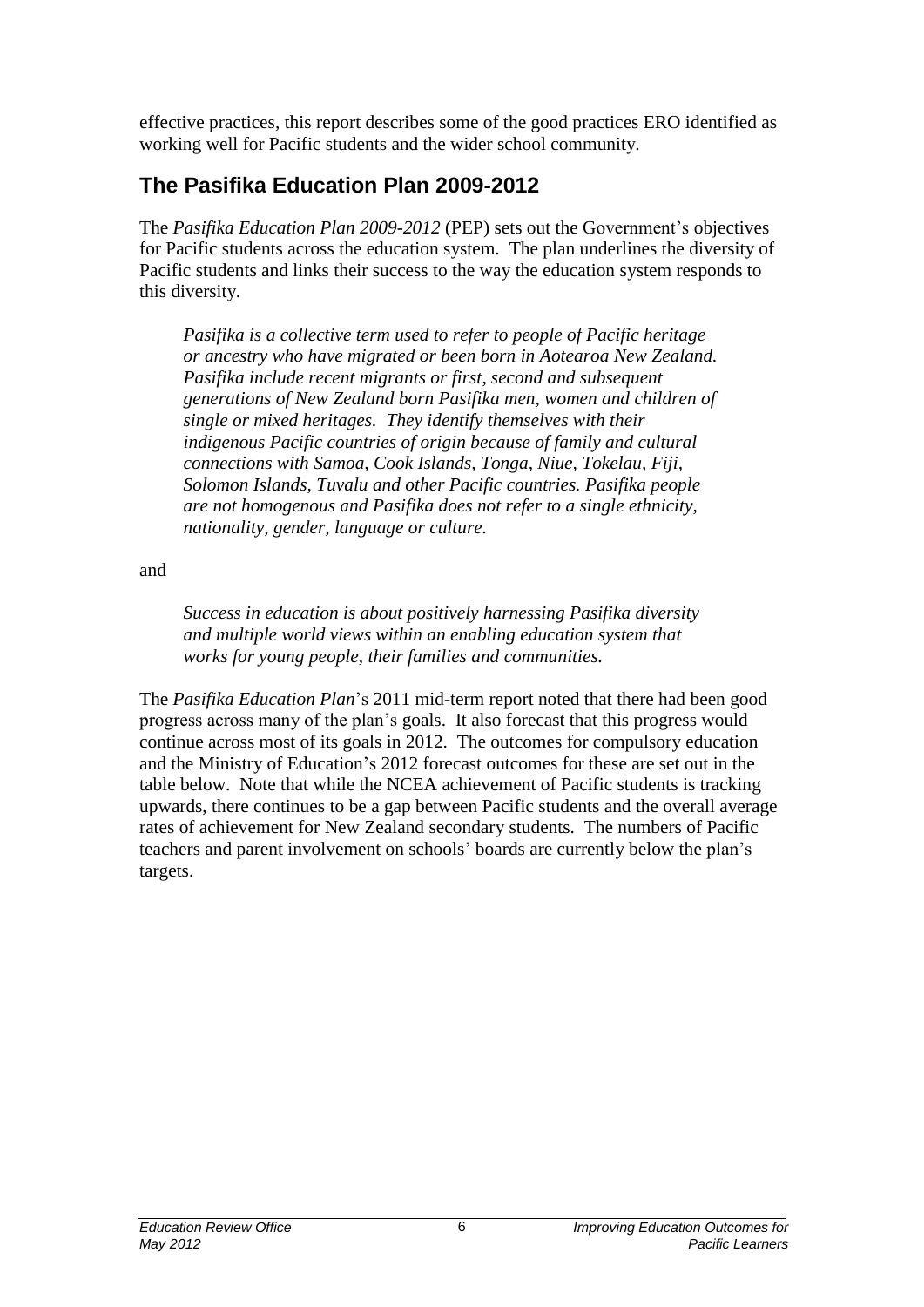*Table 1: Progress towards meeting the* Pasifika Education Plan *target – compulsory education*

| <b>Position up until May 2011</b>                                                                       | <b>Ministry Forecast for 2012</b>          |  |
|---------------------------------------------------------------------------------------------------------|--------------------------------------------|--|
| 86 percent of all 2009 Pasifika school leavers                                                          | The target of 93 percent will be met.      |  |
| achieved the NCEA level 1 literacy and                                                                  |                                            |  |
| numeracy requirements.                                                                                  |                                            |  |
| 66 percent of all 2009 Pasifika school leavers                                                          | The target of 75 percent will be met.      |  |
| achieved NCEA level 2 or above.                                                                         |                                            |  |
| 28 percent of all 2009 Pasifika school leavers                                                          | The target of 30 percent will be met.      |  |
| achieved a university entrance standard.                                                                |                                            |  |
| There were 1,368 Pasifika teachers in 2010,                                                             | The target of 1,520 registered             |  |
| an 88 percent increase from 2000.                                                                       | Pasifika teachers in 2012 will be met.     |  |
| Age-standardised suspension rates for                                                                   | The target for a Pasifika age              |  |
| Pasifika students increased by 11 percent                                                               | standardised suspension rate of 5.0        |  |
| from 7.2 to 8.0 per 1000 between 2008 and                                                               | per 1,000 students by 2012 will now        |  |
| 2009 after previous years of decrease.                                                                  | not be achieved without further            |  |
|                                                                                                         | intervention.                              |  |
| The age-standardised expulsion rate for                                                                 | It is unlikely the target of 1 per $1,000$ |  |
| Pasifika students in 2009 was 4.7 per 1000                                                              | Pasifika student expulsions will be        |  |
| students, a decrease of 8 percent since 2008.                                                           | achieved without additional                |  |
|                                                                                                         | intervention.                              |  |
| In 2009, 30 percent of schools in which                                                                 | It is unlikely the target of 100 percent   |  |
| Pasifika representation on the school's board                                                           | of these schools having such               |  |
| of trustees would be expected had such                                                                  | representation will be met without         |  |
| representation.                                                                                         | suitable intervention.                     |  |
| Source: Ministry of Education (2009) <i>Pasifika Education Plan Monitoring Report: 2009</i> Wellington: |                                            |  |

Source: Ministry of Education, (2009). *Pasifika Education Plan Monitoring Report: 2009*. Wellington: Ministry of Education. Available at

[http://www.educationcounts.govt.nz/publications/series/22967/pasifika-education-plan-monitoring](http://www.educationcounts.govt.nz/publications/series/22967/pasifika-education-plan-monitoring-report-2009)[report-2009](http://www.educationcounts.govt.nz/publications/series/22967/pasifika-education-plan-monitoring-report-2009)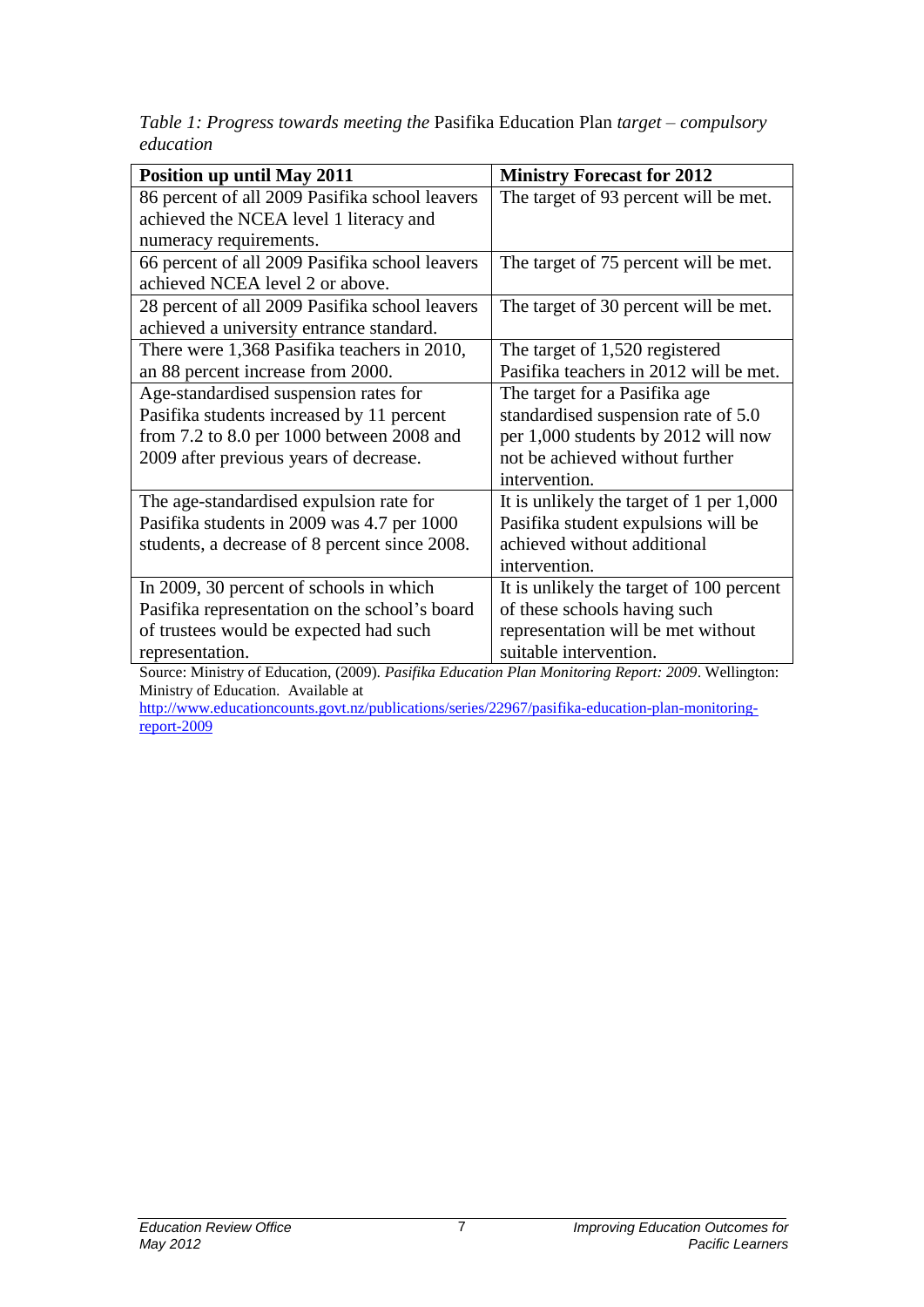# <span id="page-10-0"></span>**Findings**

The findings of this report are presented under the following headings:

- the quality of assessment practices
- the awareness and use of the *Pasifika Education Plan: 2009-2012*
- initiatives to promote Pacific student engagement
- boards' knowledge of Pacific student achievement
- schools and Pacific communities.

Reviewer comments are in italics.

## <span id="page-10-1"></span>**The quality of assessment practices**

The assessment of student achievement and progress, examining and using information about what each student knows and can do, is fundamental to effective teaching and learning.

The National Administration Guidelines<sup>5</sup> outline that each board, through the principal and staff, is required to gather assessment information that is sufficiently comprehensive to enable the progress and achievement of students to be evaluated. Boards are expected to then use the assessment information to identify learners and groups of learners who are not achieving, or who are at risk of not achieving, and, identify aspects of the curriculum which require particular attention. They must also develop and implement teaching and learning strategies to address the needs of students and aspects of the curriculum they have identified.

In evaluating the quality of schools' assessment practices, ERO considered the:

- types of assessment information gathered by schools
- quality of the student assessment information gathered by schools
- use of this assessment information.

ERO found that schools had collected different sorts of achievement information about Pacific learners, and that this information varied in its quality. A quarter of secondary schools analysed how Pacific learners achieved in mathematics and reading. Less than 20 percent investigated Pacific learners' achievement in writing and only six of the 52 secondary schools had high quality assessment information regarding other areas of the curriculum.

Primary school leaders and teachers were more likely to analyse information about the achievement of Pacific learners than those in secondary schools. For primary schools with Pacific students, approximately 50 percent had collated information on Pacific student achievement in mathematics and reading. A third of primary schools had also

[http://www.minedu.govt.nz/NZEducation/EducationPolicies/Schools/PolicyAndStrategy/PlanningRepo](http://www.minedu.govt.nz/NZEducation/EducationPolicies/Schools/PolicyAndStrategy/PlanningReportingRelevantLegislationNEGSAndNAGS/TheNationalAdministrationGuidelinesNAGs.aspx) [rtingRelevantLegislationNEGSAndNAGS/TheNationalAdministrationGuidelinesNAGs.aspx](http://www.minedu.govt.nz/NZEducation/EducationPolicies/Schools/PolicyAndStrategy/PlanningReportingRelevantLegislationNEGSAndNAGS/TheNationalAdministrationGuidelinesNAGs.aspx)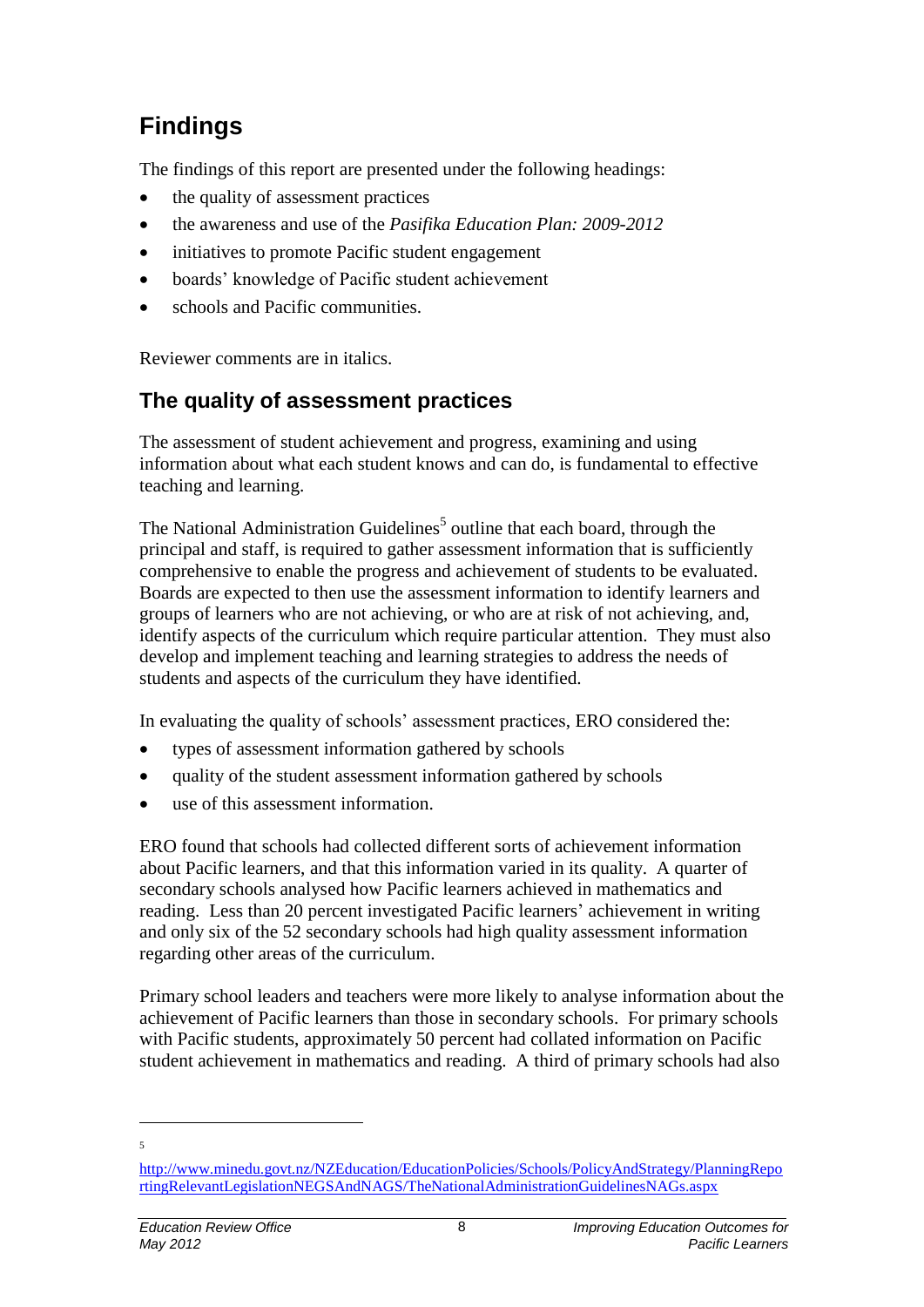collected data on Pacific students' writing. Only 14 primary schools (eight percent) had assessment information about Pacific learners in other curriculum areas.

ERO found that the likelihood of schools collecting and analysing Pacific learners' assessment data was not affected by the size of their Pacific student cohort. However, some differences were evident in the types of analyses that were undertaken, between schools with large or small groups of Pacific learners. For example, schools with large Pacific cohorts were more likely to examine group patterns across the school. The number of students meant that they could compare the progress of Pacific learners with the rest of the school and identify strategies that could support the achievement of the wider Pacific cohort.

Schools with large cohorts of Pacific students could also examine the achievement of groups within the Pacific cohort. For example, schools could check to see how 'Samoan boys', who were also English as a second-language (ESL) learners, were achieving and identify strategies in response to any issues.

*The school has introduced a learning coach programme where the coach is provided with achievement information about their students. At the beginning of the year the learning coach meets with each student and their family/parents to collaboratively develop goals and targets for the student. The goals are both personal and achievement focused.*  (Low decile secondary school with high proportion of Pacific students)

Where schools had relatively small Pacific cohorts, effective assessment processes involved responding to the needs of individual students rather than just examining how the test results of a small Pacific cohort compared with other groups at the school. By starting with the individual interests and progress of each Pacific student, school leaders could also identify any development themes.

*There are clear guidelines for teachers about assessment and planning and teachers are well supported to use assessment data to set targets for individuals and groups. Students have individual goals which are set and reviewed every few weeks, especially at Years 5 and 6. Students are able to tell how they look at their work to see progress.* (High decile contributing school with low proportion of Pacific students)

The importance of looking at individuals in the analysis of Pacific student achievement is underlined by ERO's findings on the analysis and use of achievement data by secondary schools. Secondary schools were often found to have completed New Zealand Qualifications Authority (NZQA) data analyses of Pacific student achievement, without having developed any appropriate plans or strategies to improve learning or teaching. School leaders were, therefore, not breaking down the data sufficiently to look at what supported Pacific learners to achieve or fail. As a result, their response to Pacific student achievement data was typically a generalised strategy or professional development programme that did not support teachers to understand how to respond to the language, culture and identity of individual Pacific learners in the classrooms.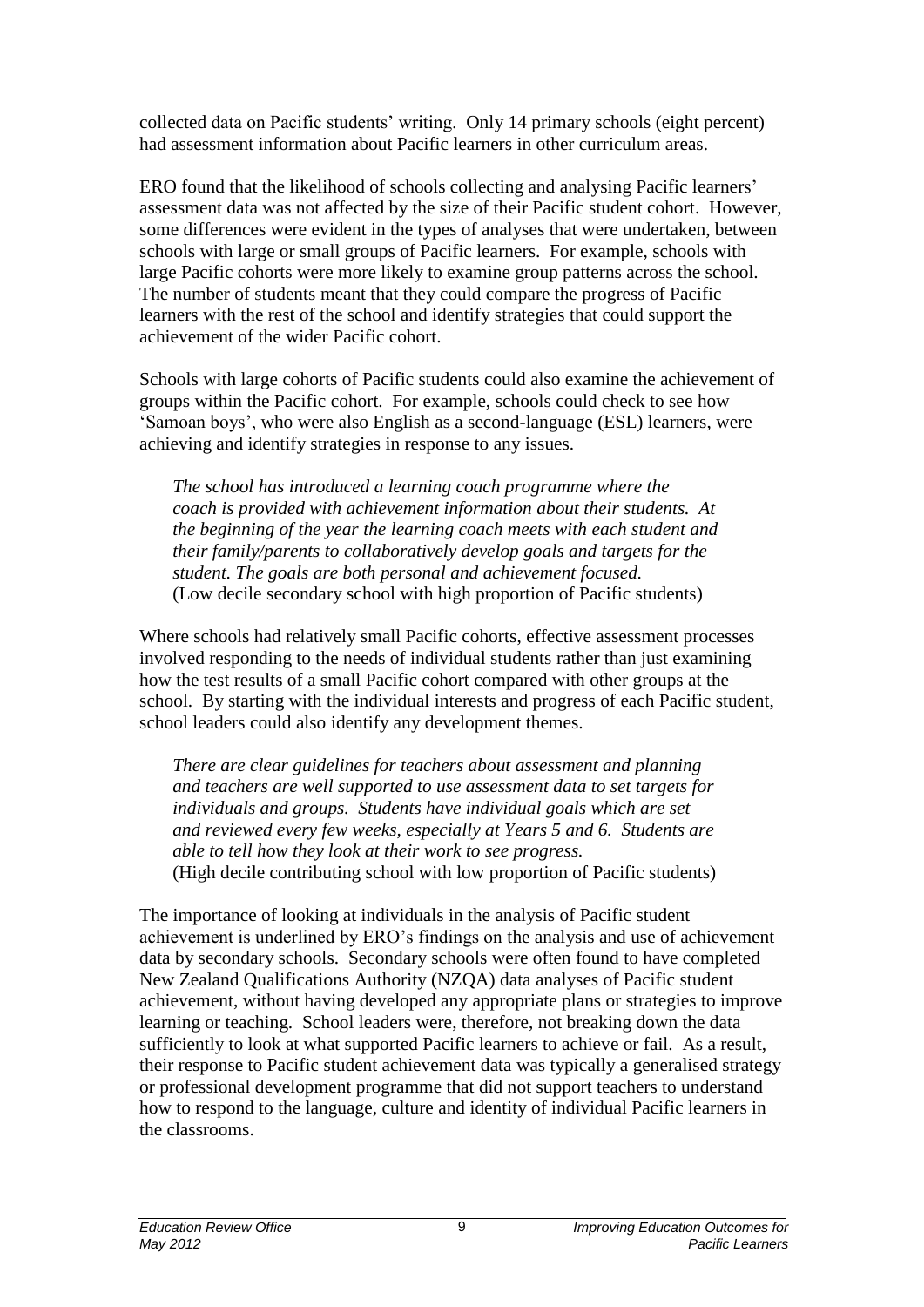In some of the most effective schools, senior leaders and teachers had established additional strategies to complement their NZQA information by implementing ongoing assessments and monitoring throughout the year. This included providing opportunities for learners to know about how well they were progressing and how to contribute to their own learning and progress.

*Teachers analyse data as a whole school and identify next steps for teaching. This enables them to analyse their own class data and use this to set achievement targets, and make resourcing decisions so that their programme planning is responsive to Pacific students' identified learning needs.*

(Low decile contributing school with a high proportion of Pacific students)

During the time of this evaluation schools were beginning to work with the National Standards. Leaders and trustees were looking at their achievement data to set targets for 2011. ERO found some examples where schools were using the introduction of the National Standards for teachers to focus on Pacific students' achievement.

*Students go through their assessment and set targets in relation to the National Standards. They identify their next steps to achieve their goal of working at or above expected levels. Teachers use cases and research from the* Best Evidence Synthesis for the Teaching of Students from Diverse Backgrounds*. Teachers share the achievement data with parents of Pacific students. They talk over the child's strengths and their next steps. Teachers also share where the child sits in relation to the National Standards. Students are also shown their assessment data and where they should be at in relation to the National Standards.* 

(Medium decile full primary school with three percent Pacific students)

*Pacific students are achieving at and above National Standards in reading, but below national standards in mathematics. Trustees, teachers, parents and students have used this information to inform professional learning and development in mathematics. Students and parents have used the information to set learning goals with the teacher. Parents have been advised how they can help their children at home.*  (Small low decile primary school with 18 percent Pacific students)

# <span id="page-12-0"></span>**Awareness and use of the Pasifika Education Plan (PEP)**

As part of the evaluation for this report, ERO asked schools if they were aware of the PEP and how they were using it to promote student achievement and Pacific parent involvement in their children's learning.

ERO found that of schools with Pacific students, very few were aware of and using the plan to inform their approach to improving Pacific student achievement. Of the 52 secondary schools in the sample, only four were aware of the plan and using it well, with another 14 making some use of the plan.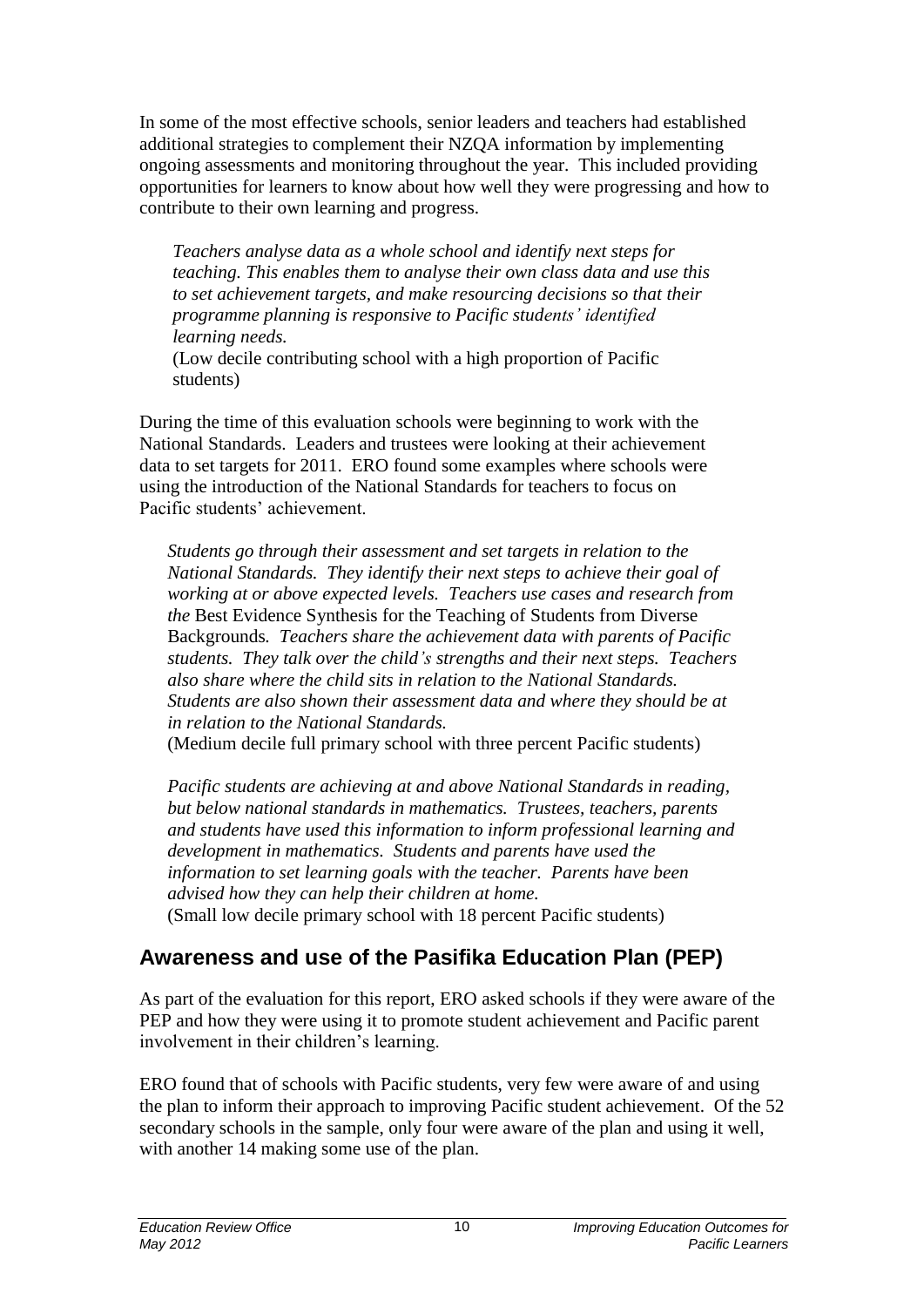*The PEP has been used as a lever for considering the next steps to improve learning. Actions based on the school's goal to involve families more are having a positive impact on decisions about children's next learning steps. The board chairperson is supporting Pacific trustees and community members better by arranging for the translation of key school documents in Pacific languages. It is hoped that this will help trustees and the community better understand what the school trustees, leaders and teachers are trying to do to improve outcomes for Pacific students.*  (Low decile full primary school, with almost half of students Pacific)

Seven primary schools were making good use of the plan to inform their focus on Pacific students, while another 41 schools (23 percent) were making some use of the plan. More than half of the schools with Pacific students were not aware of the PEP.

In schools where the PEP was well used, school leaders, teachers, learners and parents had established strong home and school partnerships. Schools used the targets and goals in the plan to determine actions to create a better learning environment for Pacific learners. The plan gave schools a focus for discussing Pacific student achievement with their communities and informed their self review.

*The leadership team has discussed the document and this has been used to develop the school's Pasifika action plan which is currently being implemented. The plan has established the target of accelerating Pasifika achievement in literacy and has identified specific targets with strategies for implementation. These include: identification of and support for bilingual and ESOL learners, building on vocabulary, identification of students in assessment, inquiry into the use of student voice and promotion of cultural experiences.* 

(Low decile contributing school with a high proportion of Pacific students)

In some schools, leaders stated that the *Pasifika Education Plan* was not applicable to them. This was because they either had no Pacific learners enrolled or the Pacific learners attending their school were achieving well, therefore they felt the plan was irrelevant. Such a perspective is potentially alienating for any Pacific learners who may go on to enrol at these schools. School leaders and teachers may not have sufficient knowledge or processes in place for appropriately engaging with students and their families, or for responding to their individual cultures, languages and identities.

#### <span id="page-13-0"></span>**Pacific student engagement**

Research consistently shows that the more time students spend involved in learning activities, the more they learn and the greater their achievement. The opportunity to respond is positively related to academic achievement. The more opportunities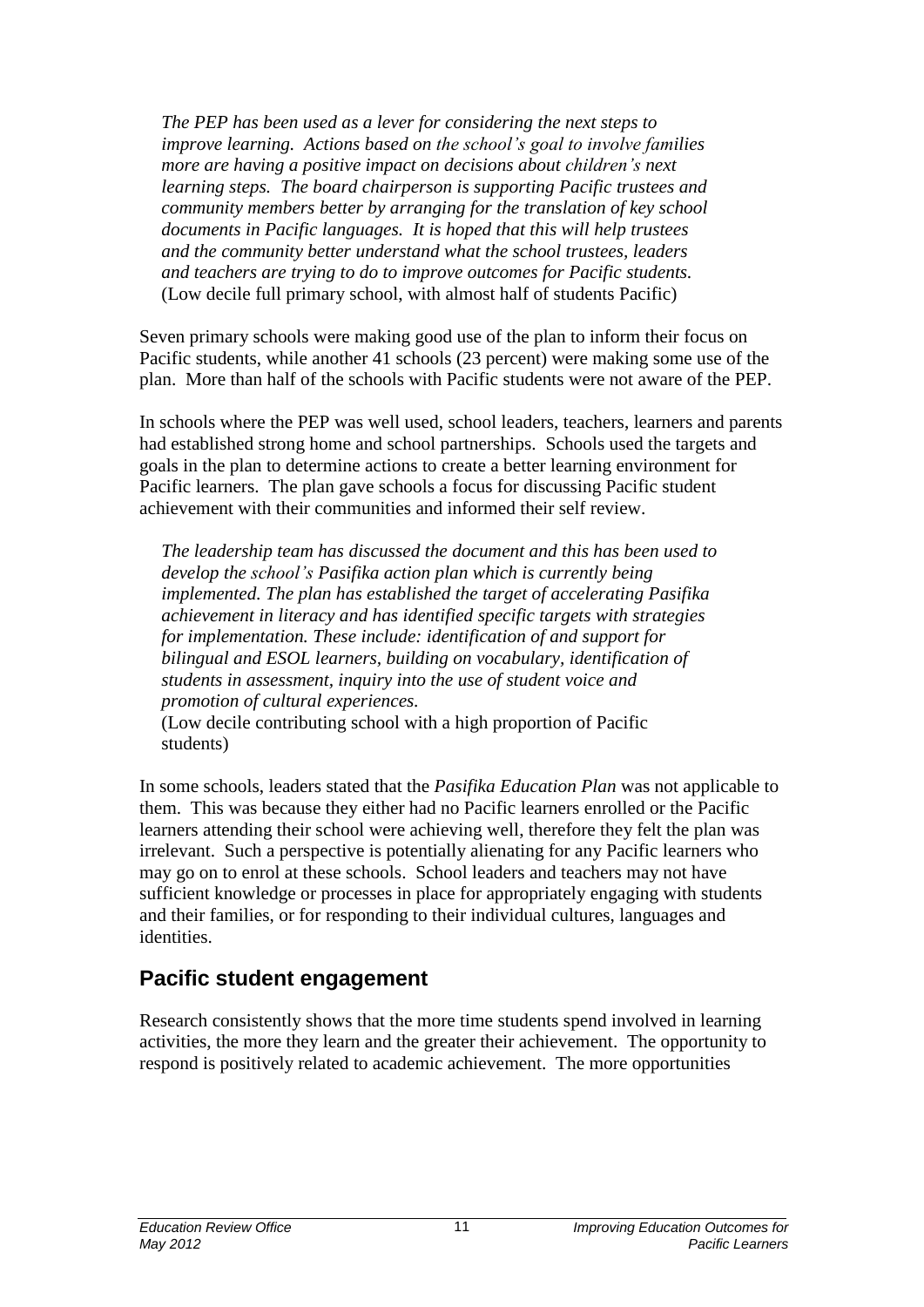learners have to respond to a particular content or practise a skill, the better their understanding of the material or skill.<sup>6</sup>

Student engagement is widely accepted as critical to learning. *The New Zealand Curriculum* describes the importance of the school's curriculum having meaning for students, and connecting students with their wider lives. Research identifies that cognitively engaged students would invest in their learning, would seek to go beyond the requirements, and would relish challenge. $<sup>7</sup>$ </sup>

Sustaining and embedding positive progress is a collective responsibility. Learners should have the opportunity to know how well they are achieving in all their subjects and understand what they need to do to make progress.

In 2010 ERO found that a minority of schools had initiated programmes aimed at explicitly improving Pacific student engagement and learning outcomes. These programmes included increasing teachers' and/or trustees' knowledge of Pacific cultures, setting high achievement expectations, reinforcing effective teaching strategies, and making extra provision for English and/or Pacific languages programmes. Many initiatives had also been used by schools to integrate elements of Pacific cultures and languages into school and classroom programmes.

Here is a positive example of an initiative for improving achievement for Pacific students.

*The collaborative culture in the school is providing opportunities for staff to talk about the significance of achievement data. 'Teaching as inquiry principles' are implemented to enable teachers to reflect on current practice and identify future teaching and learning actions. A teacher has a management unit to lead success for Pacific students to respond to the needs identified in the school's achievement data. The lead teacher also provides advice about engaging students from different Pacific cultures.* 

(Medium decile full primary school with three percent Pacific students)

The situation in the 2012 evaluation was very similar to that of 2010. Only a small minority of schools effectively included Pacific themes and contexts in their curriculum and/or developed specific initiatives to support Pacific student engagement.

In many cases schools considered that school-wide initiatives would be enough to support Pacific student engagement, for example in numeracy and literacy. This lack of a focus and planning for the Pacific learners who were not achieving well is likely

<sup>6</sup> Mastropieri, M.A., & Scruggs, T.E. (2010). T*he inclusive classroom: Strategies for effective instruction* (4th ed.). Upper Saddle River, NJ: Prentice Hall.

<sup>7</sup> Trowler, V (2010) *Student Engagement Literature Review*. York: Higher Education Academy. See: [http://www.heacademy.ac.uk/assets/York/documents/ourwork/studentengagement/StudentEngage](http://www.heacademy.ac.uk/assets/York/documents/ourwork/studentengagement/StudentEngagementLiteratureReview.pdf) [mentLiteratureReview.pdf](http://www.heacademy.ac.uk/assets/York/documents/ourwork/studentengagement/StudentEngagementLiteratureReview.pdf)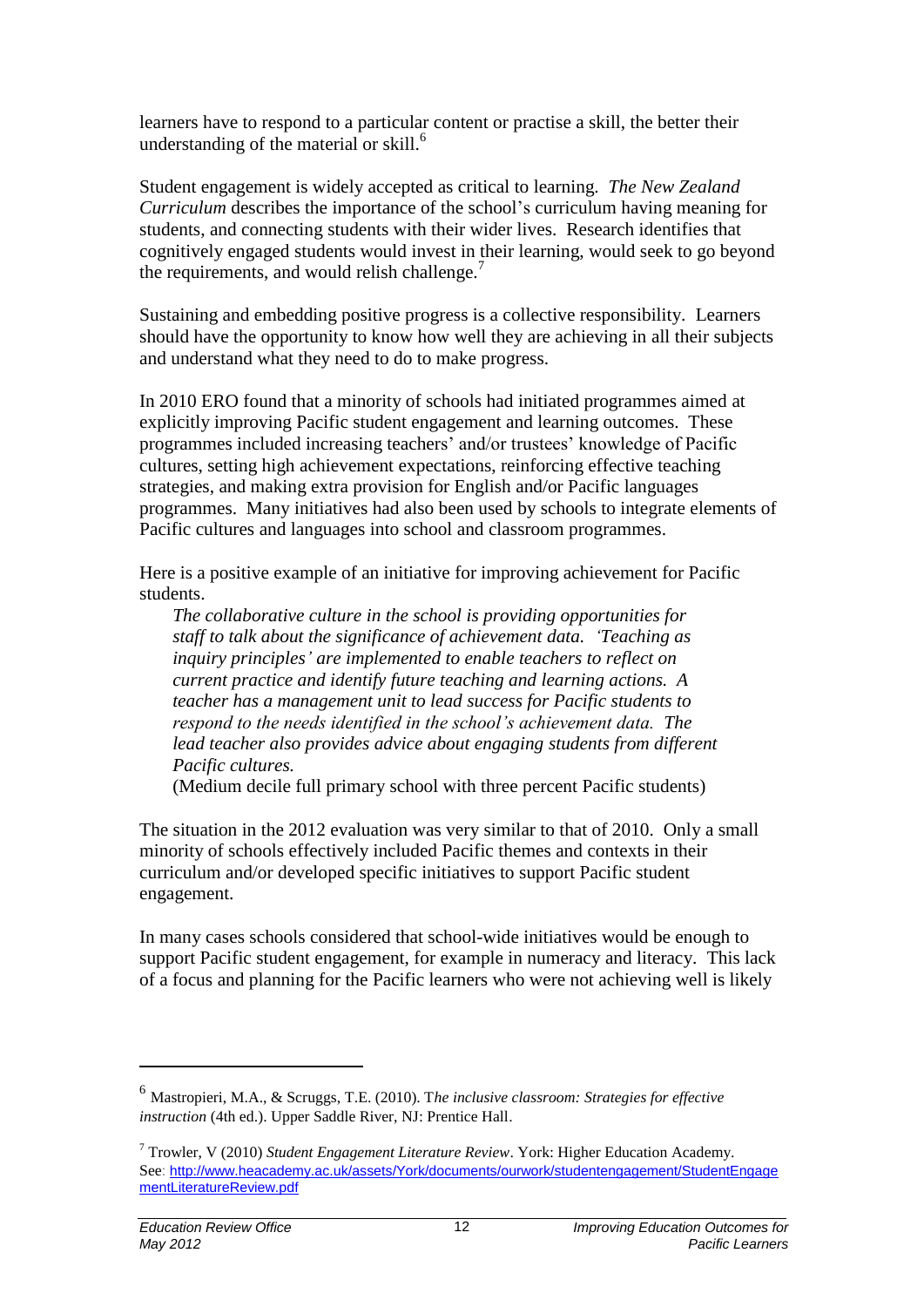to contribute to the ongoing achievement disparities evident in national and international assessment data.

In some schools, positive initiatives found included the use of Pacific learning contexts, especially in social studies, music and visual arts. A few schools included Pacific languages and culture as separate subjects. Some schools also had staff members with responsibility for Pacific student achievement. These staff were involved in the analysis of Pacific student information and the development of specific strategies for learners who were underachieving. In a few schools such staff members were responsible for helping other teachers to develop their professional skills in supporting Pacific learners. Despite this, most schools did not analyse the effectiveness of these initiatives in terms of their benefits for Pacific learners.

Primary schools often had references to Pacific learners in the overarching statements of their curriculum. However, the use of Pacific contexts and themes was typically missing in classroom planning and practice. Similarly, while ERO often found evidence that Pacific learners had good relationships with their teachers, and that teachers in some schools were focused on meeting the individual needs of these learners, there was little evidence that schools actively developed their school's curriculum to include contexts from the Pacific. For example, at one school a series of lessons about transportation in the past concentrated exclusively on the modes used by Europeans and gave no time to the ways in which Pacific cultures have travelled.

Here is an example of a school where Pacific contexts were clearly evident in class programmes.

*Pacific contexts are highlighted in many parts of the school's curriculum and include:*

- *a social studies unit on sustainability that has a special focus on Tokelau and migration*
- *drama studies in 'Niu Sila' in the New Zealand literature standard in Year 10.*
- *media studies programmes that provide a wide choice of topics (such as Pacific radio) that Pacific students are able to select according to their interests*
- *the science department encourages and has had success in getting students accepted for university scholarships for Pacific students*
- *art students are encouraged to represent their own Pacific background.*
- *library books about Pacific cultures or themes are labelled with a palm tree sticker for ease of identification.*

(High decile secondary school with four percent Pacific students)

In order to promote the engagement and success of all learners, schools need to go beyond the assessment process and summative data to look closely at ensuring that the school's curriculum provides relevant contexts that can engage learners from different cultures. In particular, including Pacific perspectives in the curriculum provides opportunities for Pacific learners to draw on their own knowledge of the world and to enable success through building on activities and experiences, with which they are familiar or confident.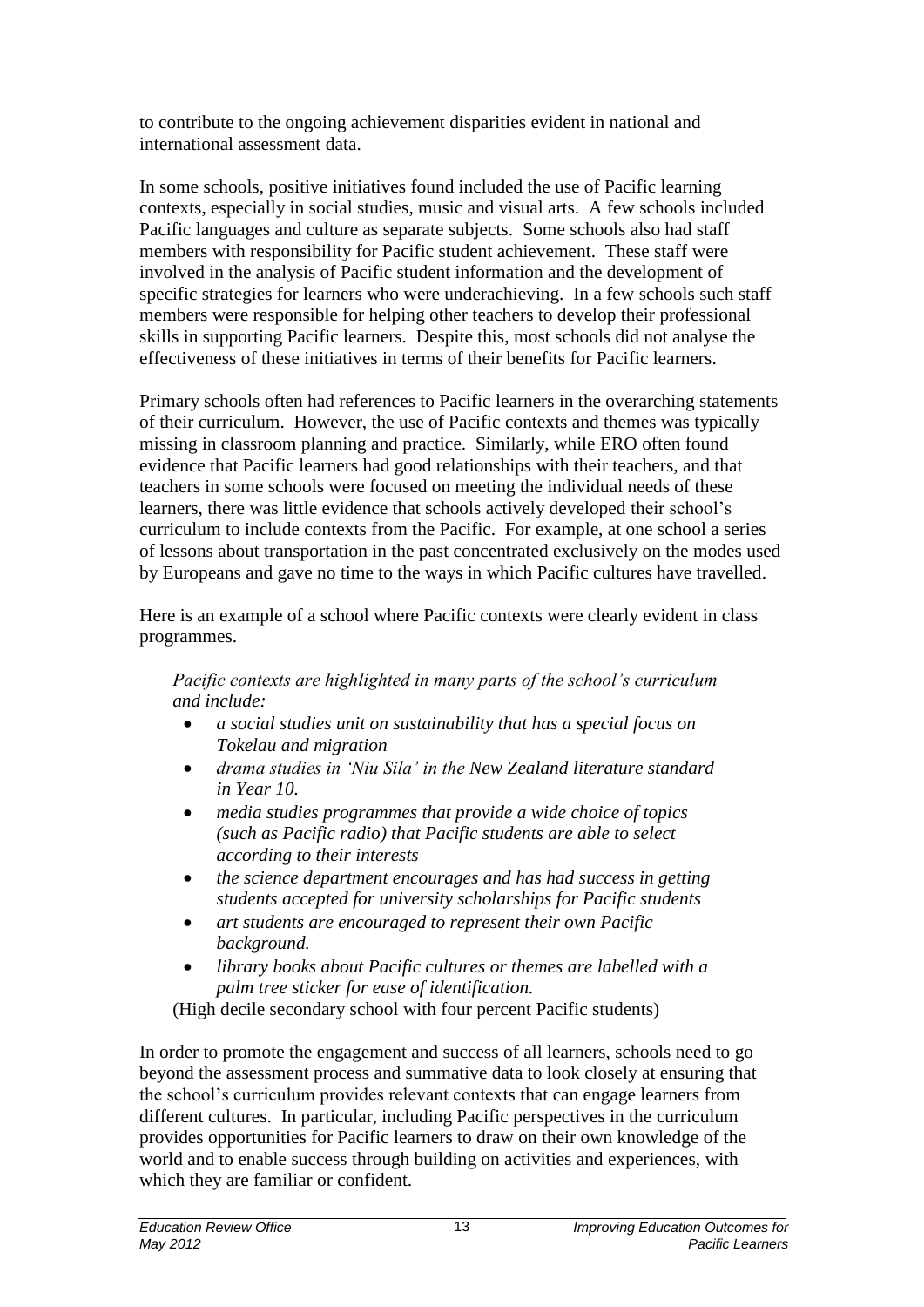# <span id="page-16-0"></span>**Boards' knowledge of Pacific student achievement**

School leadership is integral to creating a positive learning culture for learners and staff. The vision and goals of a school can be successfully achieved if school leadership has the capacity to influence and drive change. The success of individual and groups of Pacific learners is highly dependent on the expectations school leaders set for the school.

In high achieving schools, successful leaders exert their influence on achievement gains through interpersonal relationships, structuring how teachers do their work, and securing and allocating resources that are aligned to the specific teaching practices they have determined will meet the needs of their students. To secure targeted teaching resources, leaders need to keep the board well informed of the achievement, progress and needs of groups, such as Pacific learners.

Few schools included anything specifically about Pacific students in their charter. In just eight schools a Pacific focus was evident in the charter. In five of these schools, consultation with the Pacific community had been undertaken and had resulted in some goals for, or emphases on, Pacific students.

*In the school charter, a section outlines how the school will give priority to improving outcomes for Pacific students. Actions include:*

- *programme and practices that foster positive cultural recognition and understanding*
- *fostering consultation opportunities*
- *developing home- school partnerships*
- *analysing and reporting Pacific student achievement information to set specific targets.*

(Medium decile primary school with 25 percent Pacific students)

*All parents were consulted as part of the charter development process and results used to inform charter goals. In 2011 consultation was undertaken specifically with Pacific parents to find out what they thought about a range of school issues and ideas. The results have yet to be fed back to families. However, new goals have been developed to further the Pacific perspective in the school's curriculum.*

(Medium decile primary school with four percent Pacific students)

ERO found that just under half (45 percent) of schools reported on Pacific student achievement to boards of trustees. Most of these only reported on Pacific student achievement at the beginning and the end of the year. Such practice limits trustees' ability to monitor how well the interventions they resource are accelerating the progress of those learners for whom they were targeted. Only a minority of schools tracked Pacific student achievement through the year, or had set and monitored goals for Pacific student achievement.

ERO found that Pacific students are not a high priority for boards when developing charters and subsequent plans. The low proportion of schools analysing Pacific student achievement and the low number of boards receiving any Pacific achievement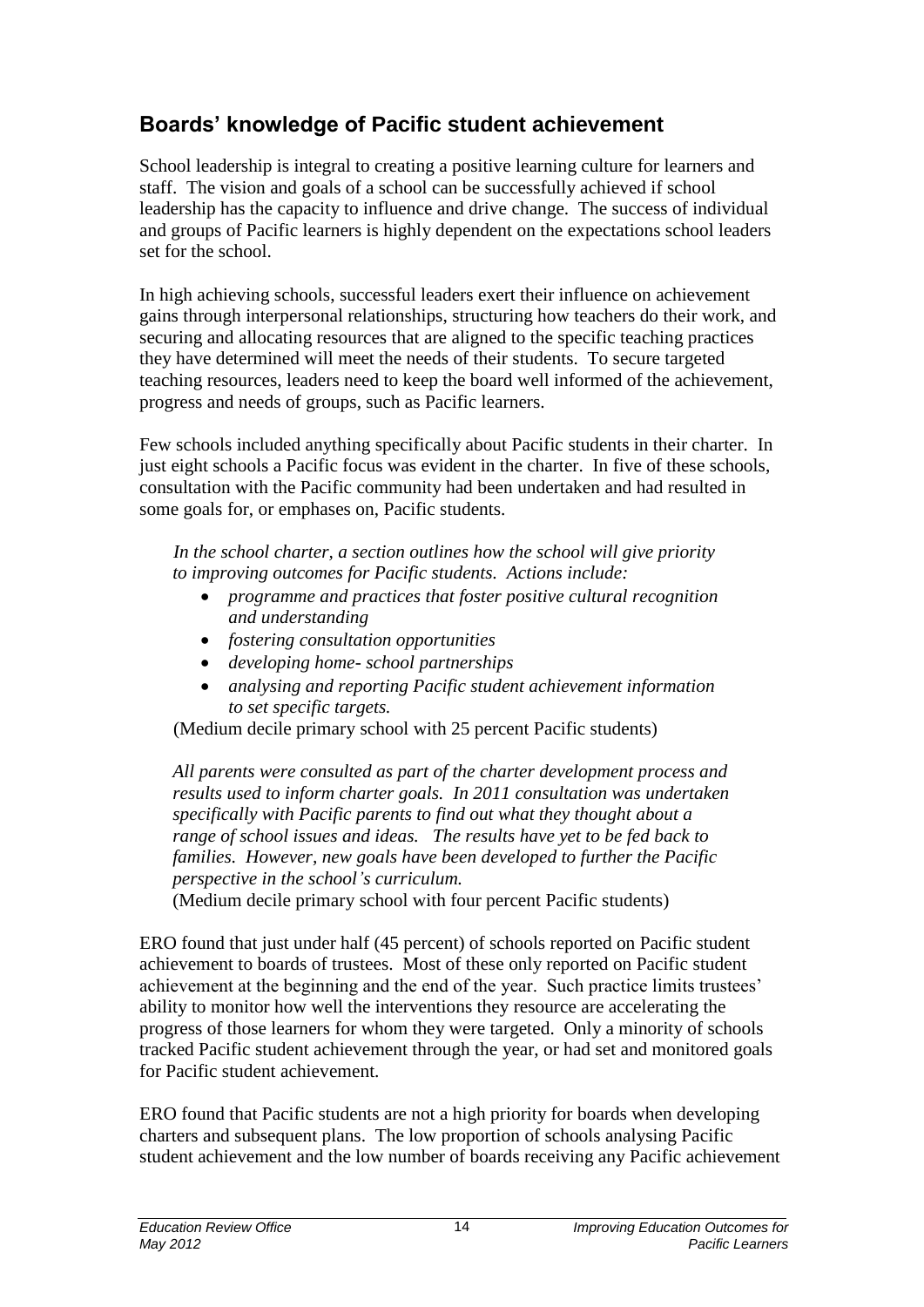information indicates that most boards are not meeting their obligations to respond to the needs of Pacific students.

## <span id="page-17-0"></span>**Schools and Pacific communities**

One of the key messages from the *School Leadership and Student Outcomes BES* <sup>8</sup> foregrounds how effective leadership requires in-depth knowledge of the core business of teaching and learning. The BES explains that leadership requires detailed knowledge of the importance of effective school-home connections and how to foster them when the educational cultures of school and home are different.

As part of this 2012 evaluation ERO asked schools about the initiatives they have developed to engage with Pacific parents and the communities. A majority of schools did not have specific initiatives in place for engaging Pacific communities. Overall, primary schools tended to engage Pacific parents and community members more than secondary schools. This is consistent with other evidence from ERO which has found that there can be a drop in parent engagement as students go through school.  $9$ 

Effective schools built a collaborative culture of understanding between teachers and school leaders and developed positive relationships and partnerships with parents and the wider school community. They aimed to have learners and their families take a proactive approach to knowing about and tracking the learners' progress.

The initiatives some schools used to engage parents included co-opting Pacific board members and using staff with Pacific community knowledge or language skills to liaise with parents. In one case a school employed a translator so that the senior leadership team could have meaningful conversations about a child's learning. Some schools also emphasised the need to have a variety of ways to communicate with parents through newsletters, report evenings and informal communication (such as through extra-curricular events).

Other initiatives that helped to engage parents and communities included the connections schools made with community leaders. Church leaders, for example, were a way for a few schools to build connections with parents and involve them in school activities and specific aspects of the learning programme.

School leaders and teachers hold the key to successful focused engagement of students in their learning. The ability to stimulate and challenge students' thinking to learn lies with the motivational skills teachers bring to the classroom. Teachers need to know their students well and know strategies to help them. When teachers and leaders work in isolation from the learner's family they are not always able to determine the best actions for the individual student, nor can they help the family support their child to practise the skills or competencies they need to achieve success.

<sup>8</sup> Robinson, V., Hohepa, M. and Lloyd, C., (2009). *School Leadership and Student Outcomes: Identifying What Works and Why. Best Evidence Synthesis Iteration (BES).* Wellington: Ministry of Education.

<sup>9</sup> Education Review Office, (2008) *Partners in Learning: Schools' Engagement with Parents, Whānau and Communities*. Wellington: Education Review Office.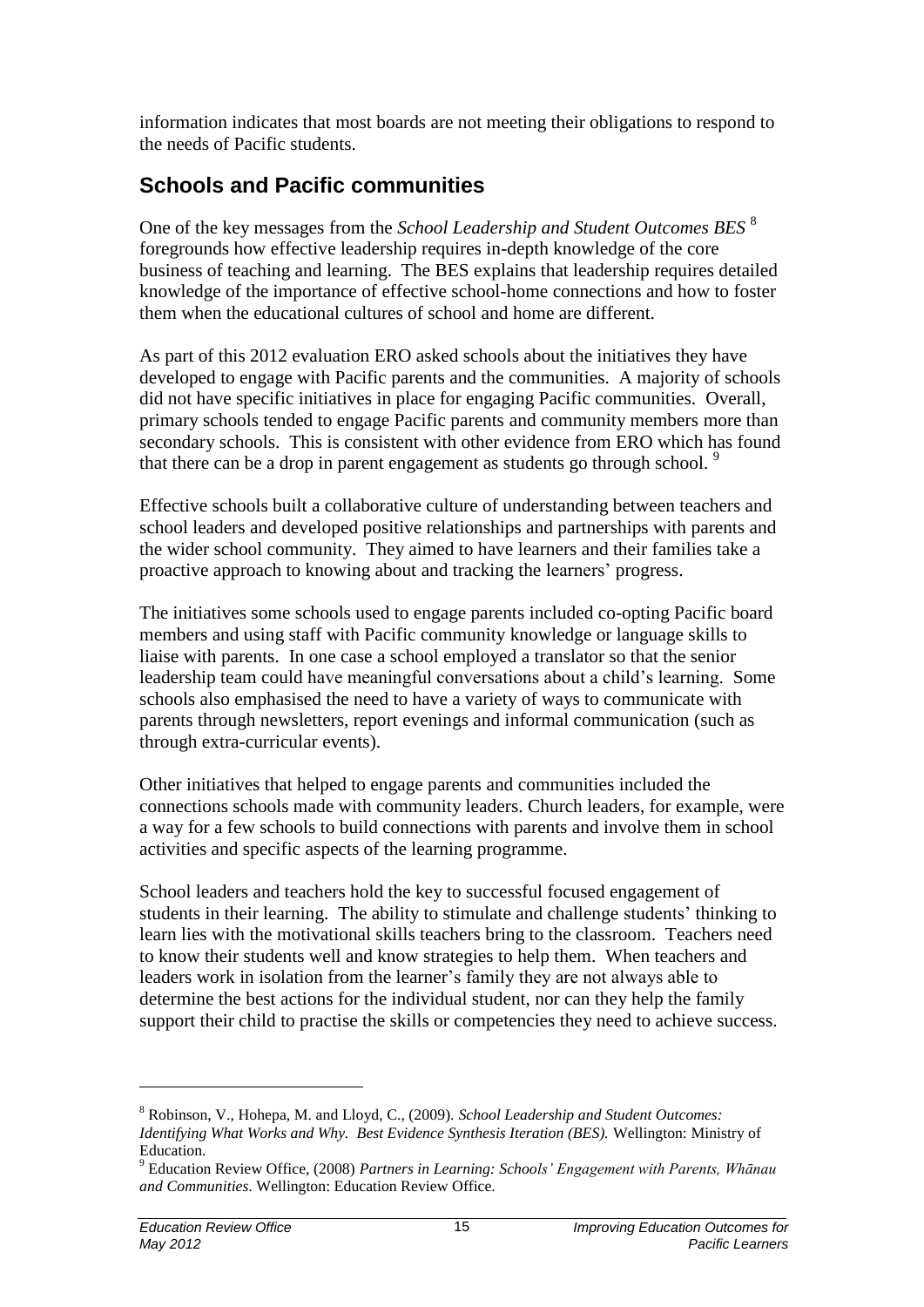# <span id="page-18-0"></span>**Conclusion**

Overall, the data collated and analysed from 302 schools shows minimal progress across all areas investigated by ERO. Schools are not sufficiently focused on improving the performance of Pacific learners. Despite the promulgation of the *Pasifika Education Plan*, large proportions of schools are not carefully examining the achievement of Pacific students, using Pacific contexts in the classroom, responding to the individual needs of Pacific learners, or involving Pacific parents.

While some schools have been proactive in their attempts to improve outcomes for Pacific learners, the wider education community has not yet done enough to accelerate the progress of individual Pacific learners who are not achieving well. The challenge now is for all schools to trial and develop key strategies that contribute to accelerating the achievement of Pacific learners.

Schools that were effective had the following features:

- leadership was focused on improving educational outcomes for Pacific learners
- trustees, leaders and teachers regularly analysed and used assessment information to resource, monitor and improve teaching and learning for these learners
- learners had opportunities to regularly reflect on and monitor their own learning
- the school's curriculum and classroom programmes included highly relevant contexts for Pacific learners that valued their existing knowledge
- a range of ways was used for communicating with parents to improve home and school partnerships.

Understanding the diverse interests and needs of Pacific learners underpins these features. Pacific learners can have very different cultures, language and experience. In responding to Pacific learners, school staff cannot simply create broad strategies or approaches to improve Pacific student achievement. Teachers need to be able to work with individual learners to develop meaningful curricula and specific strategies. Schools can also examine their effectiveness for groups of Pacific students. For example, schools with large numbers of Pacific learners may examine how well the Pacific learners whose first language is or is not English are achieving, or examine the progress and influences on learning of specific groups such as Tongan girls or Samoan boys.

Importantly, schools should go beyond ethnicity to look closer at the specific learning needs of individuals to raise the achievement of Pacific learners overall. Assessment and review processes related to individual and groups of students need to be orchestrated to determine the progress and needs of individual students while also identifying where the greatest impact is required when making resourcing decisions.

More school leaders must focus on trialling and reflecting on different ways to accelerate the success of Pacific learners, to reduce the persisting disparities and ensure all learners have the knowledge and skills necessary to be successful participants in New Zealand's society and economy.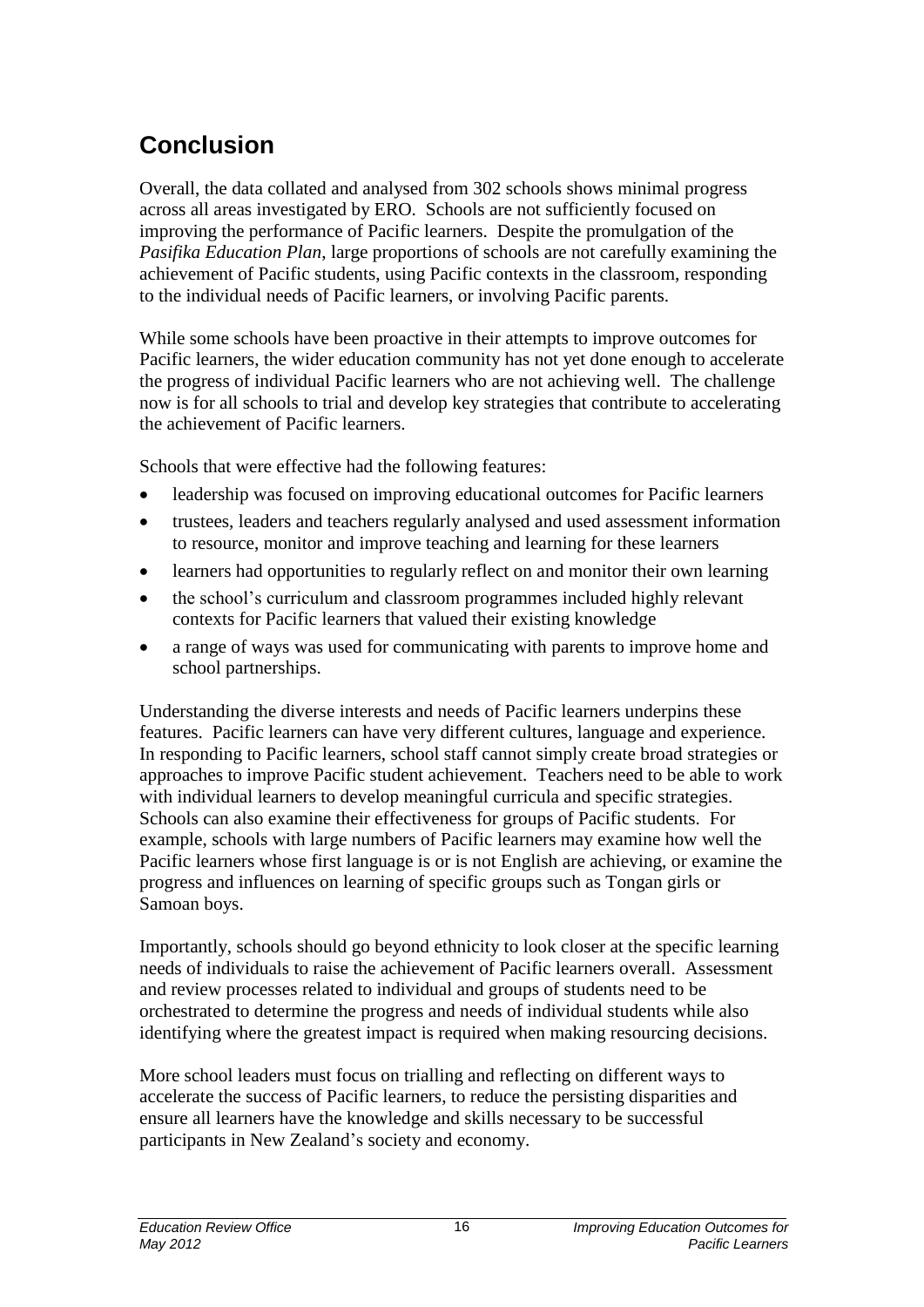ERO will continue to investigate schools' engagement and success in promoting the achievement of Pacific learners.

### <span id="page-19-0"></span>**Next steps**

The Government and Pacific communities require a significant improvement in the way schools respond to Pacific students. To make a collective impact nationally, ERO recommends that school leaders:

- improve how they analyse and respond to information about Pacific students' presence, achievement and progress
- review the extent to which their school's curriculum responds to the various needs and interests of their Pacific students
- become familiar with the *Pasifika Education Plan* and use the goals to assist with determining school priorities for raising Pacific students' achievement
- build teachers' and boards' knowledge of Pacific students, and determine how best to use this knowledge in learning programmes that reflect Pacific students' voices and aspects of culture, language and identity relevant to their learning
- strengthen links with Pacific parents and communities to facilitate communication, and build mutual understanding about the best ways to support student learning.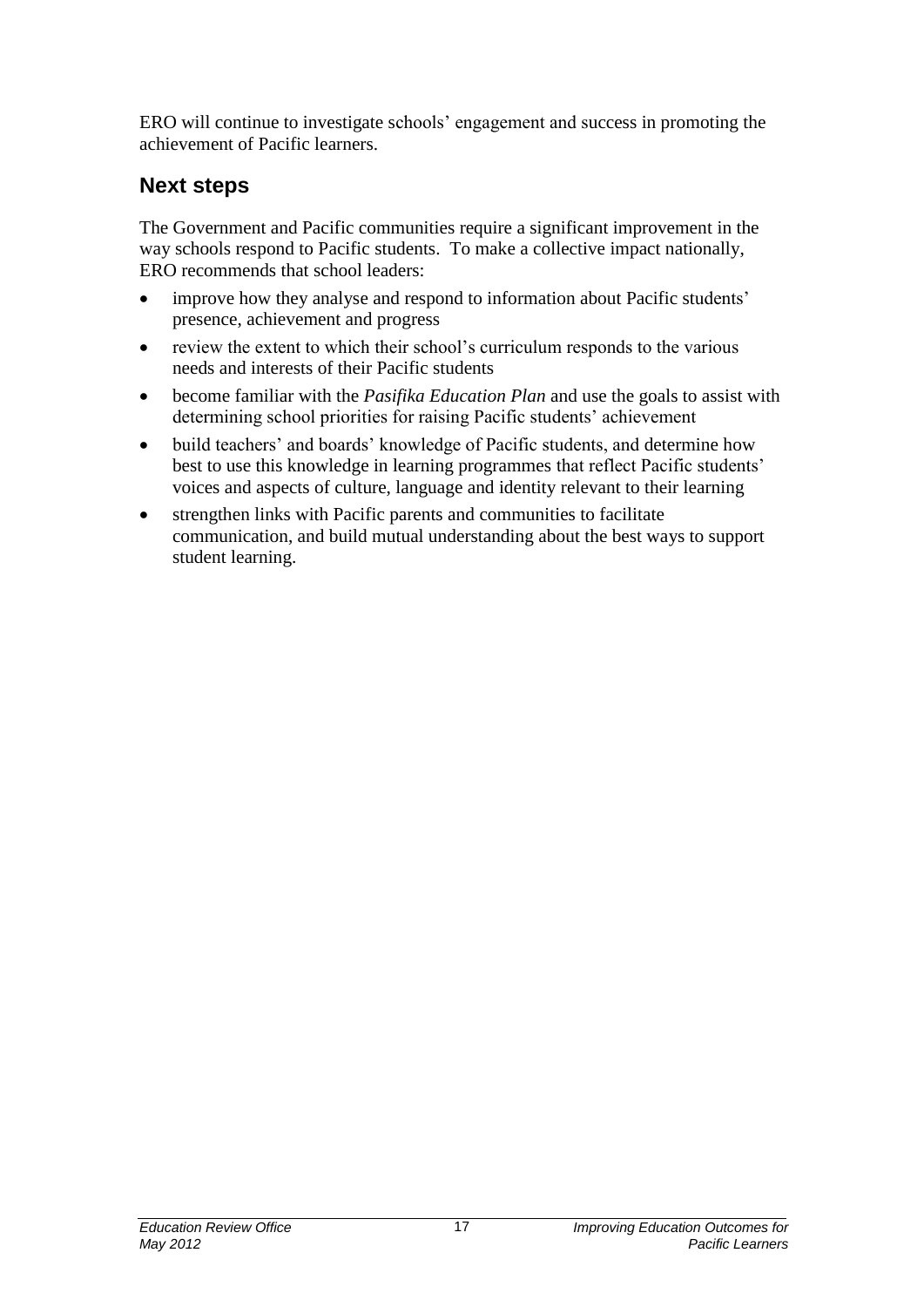# <span id="page-20-0"></span>**Appendix 1: Methodology**

As part of its regular education reviews ERO collects information on schools' engagement and awareness of Pacific students, and their learning outcomes. ERO gathered information from 302 schools.<sup>10</sup> Seventy-one of these schools had no Pacific students and ERO collected minimal data from these schools. There were 188 schools where Pacific students made up between 1 and 25 percent of the roll. There were 13 schools where Pacific students made up between a quarter and a half of the school roll, and 20 schools where Pacific students constituted over 50 percent of their roll. In two of the schools in this evaluation Pacific students made up more than 90 percent of their roll.

#### **Evaluation framework**

The evaluation's overarching evaluation question asked: *What does the school know about Pacific student achievement since the last ERO review?* 

Six key evaluation questions supported this. Since the last ERO review -

- to what extent has Pacific student presence improved?
- to what extent has Pacific student engagement improved?
- to what extent has the board of trustees' knowledge and understanding of Pacific issues improved?
- to what extent has the school's engagement with its Pacific community improved?
- to what extent has student achievement in literacy and numeracy improved?
- to what extent has the quality of achievement information improved?

Review teams observed class programmes and engaged in meetings with boards of trustees, principals, senior leaders and key staff responsible for Pacific student achievement, pastoral care and community liaison. Reviewers also included formal and informal conversations with parents and students.

Based on evidence gathered, reviewers formed overall judgements about the progress made in each of these six areas. They also identified and reported examples of good practice.

Analysis included the identification of a group of high performing schools and a group of schools that were least effective in their provision of Pacific students. ERO's judgements on aspects of the six areas were assigned a numeric value (highest quality level given highest number) and these numbers were added together to give an overall total score. With a possible grade aggregate of 63, 12 schools that scored 50 or more were identified as the most effective, and qualitative data on these schools was examined to develop broader judgements about effective practice.

Schools whose aggregate was 14 or less were identified as the least effective.

<sup>&</sup>lt;sup>10</sup> Data was collected in late 2010 and early 2011.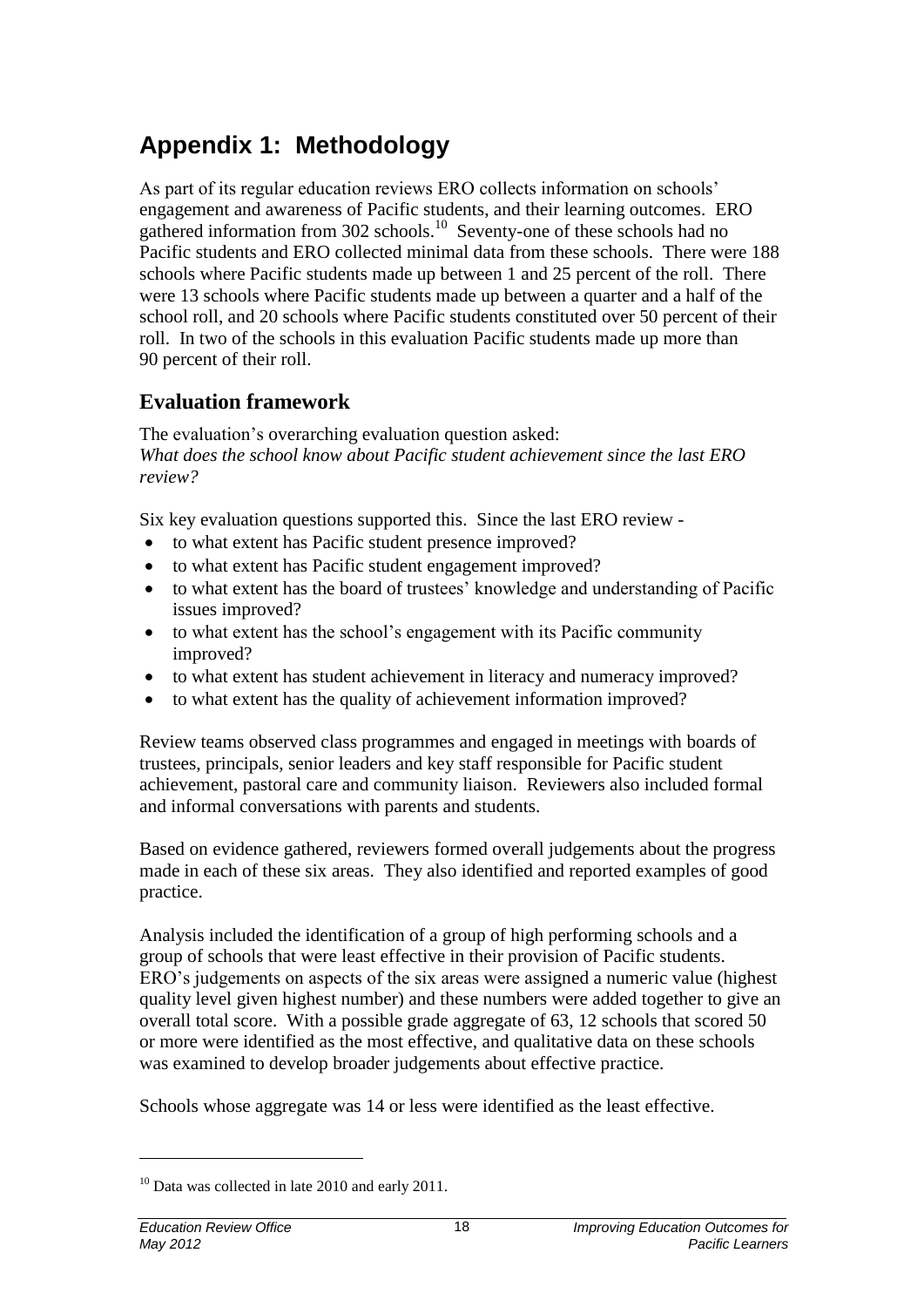# <span id="page-21-0"></span>**Appendix 2: Statistics of schools in the sample for this report**

*Table 2: School types*

| <b>School type</b>      | <b>Number</b> | Percentage<br>of sample | <b>National</b><br>percentage <sup>11</sup> |
|-------------------------|---------------|-------------------------|---------------------------------------------|
| Full primary (Year 1-8) | 123           | 41                      | 43                                          |
| Contributing (Year 1-6) | 101           | 33                      | 31                                          |
| Intermediate            | 23            | 8                       |                                             |
| Special school          |               |                         |                                             |
| Secondary (Year 7-15)   | 12            |                         |                                             |
| Composite (Year 1-15)   |               |                         |                                             |
| Secondary (Year 9-15)   | 40            | 13                      |                                             |
| Total                   | 302           | 100                     |                                             |

Table 2 shows that school types in this sample are representative of national figures. While intermediate and Year 9-15 secondary schools are slightly over-represented, and composite schools are under-represented, these differences were not statistically significant. $12$ 

*Table 3: Locality*

| Locality                  | <b>Number</b> | <b>Percentage</b><br>of sample | <b>National</b><br>percentage |
|---------------------------|---------------|--------------------------------|-------------------------------|
| Main Urban $(30,000+)$    | 185           |                                | 54                            |
| Secondary Urban           | 24            |                                |                               |
| $(10,000 - 29,999)$       |               |                                |                               |
| Minor Urban (1000 – 9999) | 29            | 10                             | 12                            |
| Rural (0-999)             | 64            | 21                             | 28                            |
| Total                     | 302           | 100                            | 100                           |

Table 3 shows that localities of the schools in this sample are representative of national figures. Any differences were not statistically significant.

 $11$  The national percentage of each school type is based on the total population of schools as at 1 July 2011. For this study it excludes teen parent units and The Correspondence School. This also applies to Tables 3 to 5.

<sup>&</sup>lt;sup>12</sup> The differences between observed and expected values were tested using a Chi square test. The level of statistical significance for all statistical tests in this report was p<0.05.